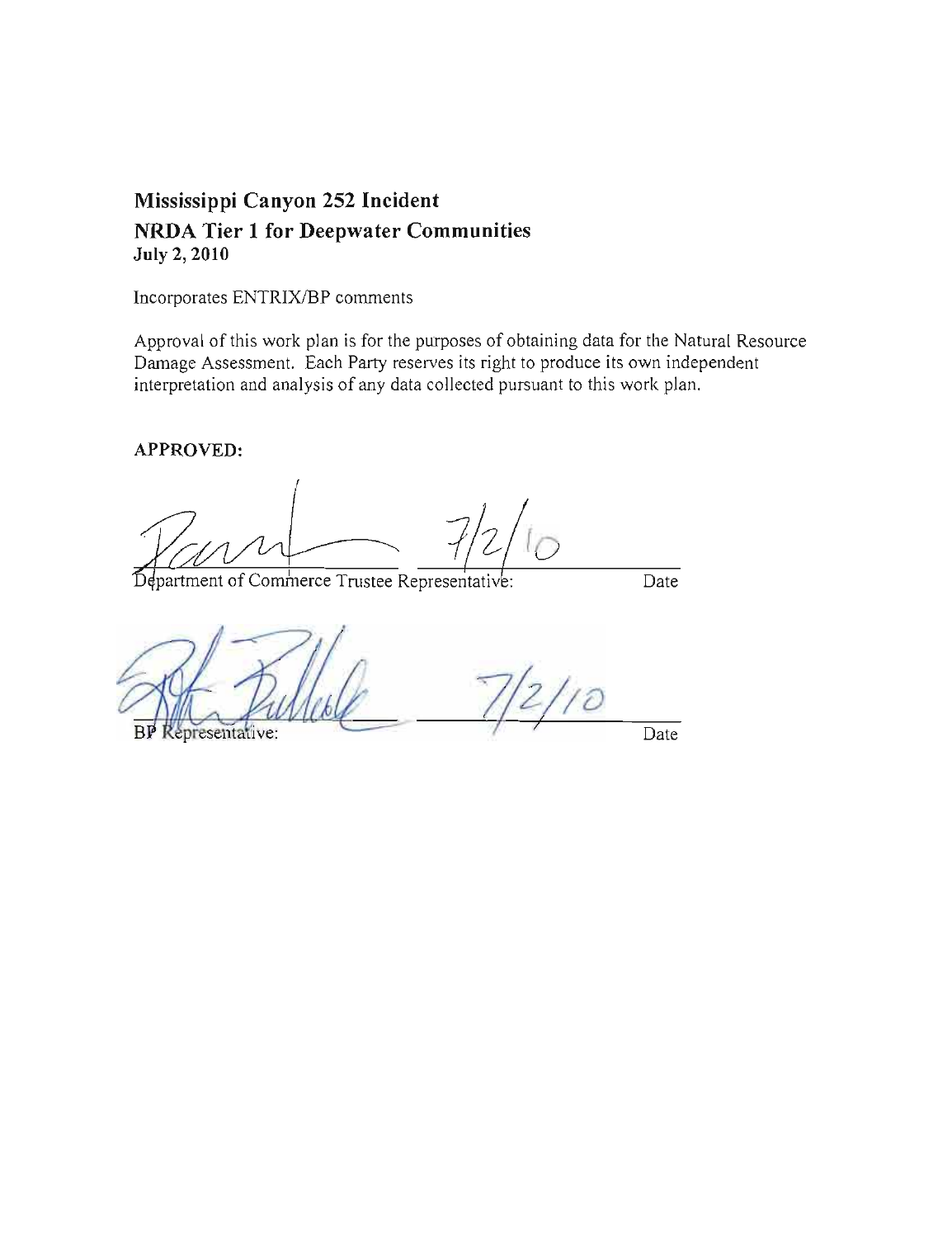# Mississippi Canyon 252 Incident NRDA Tier 1 for Deepwater Communities: Work Plan and SOPs

June 27, 2010 Incorporates ENTRIX/BP comments

#### Authors:

(Alphabetical) Gregory Boland Gary Brewer Erik Cordes Amanda Demopoulos Chuck Fisher Chris German Ken Sulak



Above: *Cal/ogorgia americana* and *Asleroschema* sp.

Proposed Dates: Initial mobilization, July 13; Departure and Cruise, July 16-August 3, 2010 Cruise duration, two legs, about 8 days each Port of mobilization/demobilization: Pascagoula Project Duration 10-18 months

### Purpose and Need Statement

The northern Gulf of Mexico (GOM) is a geologically diverse basin, described as the most complex continental slope region in the world. Regional topography of the slope consists of basins, knolls, ridges, and mounds derived from the dynamic adjustments of salt and the introduction of large volumes of sediment over long time scales. More than 99% of the sea floor in the GOM consists of soft sediment made up of various mixtures of primarily silt and clay. These wide-spread soft bottom communities are described in reports from major MMS studies by Gallaway et al. (1988) and Rowe and Kennicutt (2009). Relative to soft bottoms, hard bottoms and their associated communities are relatively uncommon but are notable for their high biodiversity and complexity.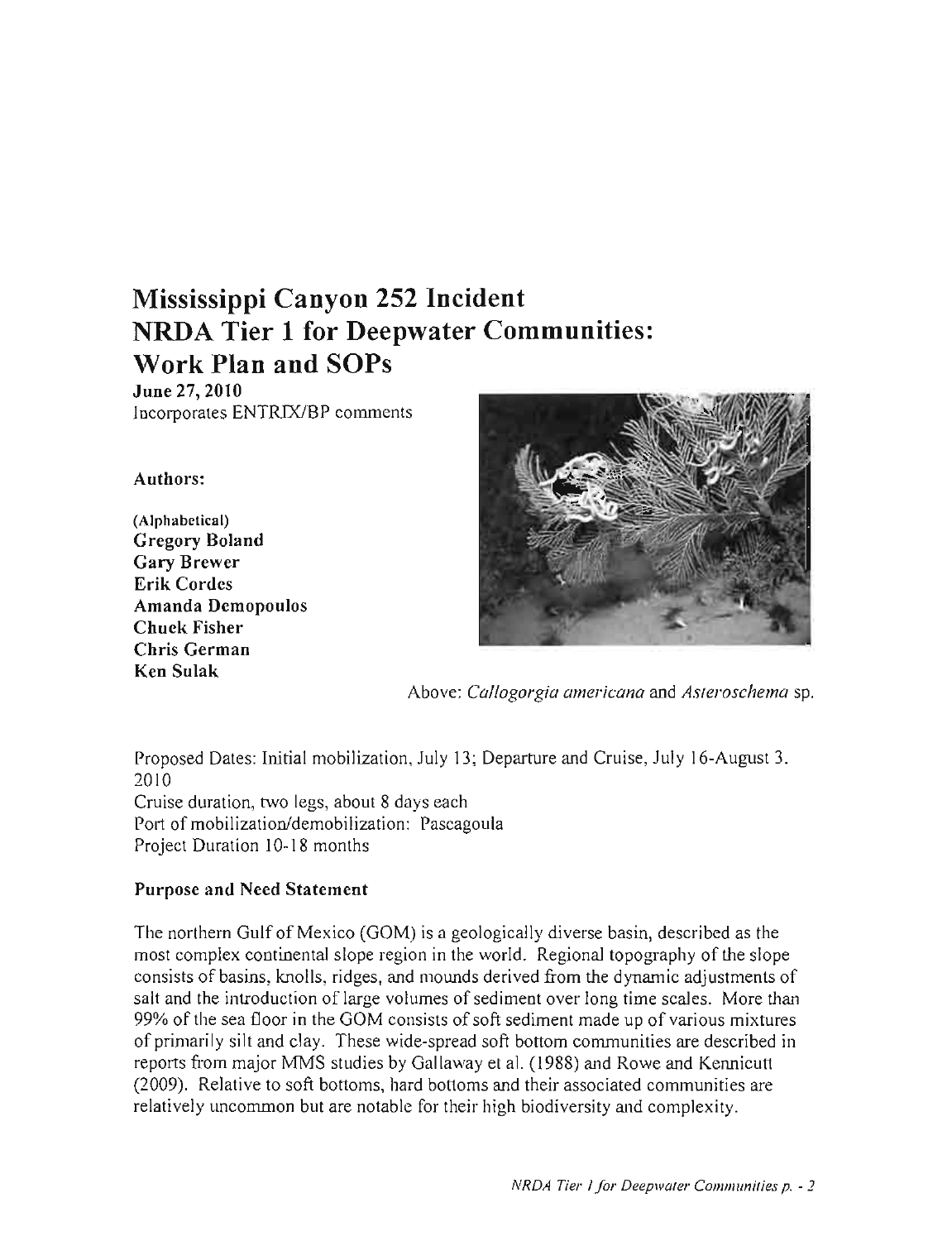Seabed structural faulting and the migration of hydrocarbons to the sediment surface have been previously related to the presence of significant biological communities in the deep GOM (See references contained in Appendix 1). . The well site of the Deepwater Horizon is located in a depressed area among a number of raised "domes" related to salt diapirs. Several are named, including Gloria, Biloxi, Mitchell, and Whiting Domes, and are visible on Google Earth. With 3D seismic data obtained by the oil and gas industry for geophysical exploration for subsurface hydrocarbons and archived by MMS, it is possible to extract reflectivity data representing the seabed of the deep GOM.

Although the entire MC 252 block is devoid of any hard bottom, the immediate region surrounding MC 252 includes more than 200 individual seabed hard bottom structures within a distance of 15 miles (24 km). At shallower depths (60-110 m) off Mississippi and Alabama, topographic prominences form hard bottom, reef-like structures known as the Pinnacles, which were mapped and described geologically by Gardner et al. (2000, 2001,2002a). East of DeSoto Canyon, at similar depths off West Florida, elevated shelfedge hard-bottom features represent drowned indurated (carbonate) beach stands (Gardner et al 2002b). Associated with all of these various GOM hard bottom features are three principal types of communities considered sensitive to human impacts, including chemosynthetic, deep-water (aka cold-water) coral, and mesophotic coral.

Non-chemosynthetic deep-reef communities *(Lophelia* and mesophotic reef communities) depend on sinking surface plankton and particulates as their primary food source. The dominant deep-reef organisms are particulate feeding sessile invertebrates (hard corals, gorgonians, black corals, sponges), assorted invertebrates, and very small abundant planktivorous fishes in the mesophotic habitats. Oil fouling and death of surface plankton and *Sargassum* could significantly impact the fundamental deep-reef food chain. Deprivation of surface-derived food resources could be devastating to the deep-reef community. Light deprivation under a mantle of surface oil is potentially an additional problem for those mesophotic reef organisms that do depend in part on symbiotic photosynthesis (e.g., *Madracis* and *Madrepora* hard corals, red and orange encrusting sponges).

Chemosynthetic communities are groups of animals living in the deep sea [deeper than 300 m (984 ft)] that live on dissolved gasses (sulfide and/or methane). Many of the animals in these communities get their energy directly from these gases through a symbiotic association with bacteria living inside their tissues. They are remarkable because these are the only large animals that utilize energy sources that are independent of photosynthesis. One of the foundation species in the seep communities, tube worms, are very long lived with life spans in excess of250 years. Due to their longevity, unique ecology and proximity to the spill, an assessment of their injury should be included as part of the NRDA evaluation. Baseline information is available, including detailed photomosaics of the habitat. Two major studies of GOM chemosynthetic communities, funded by MMS, have been completed (MacDonald et al.. 1995, 2002). A third study targeting communities below 1,000 m (3,280 ft) began in 2007, with support from MMS and USGS, and final reports are in preparation *(Deep Sea Research,* in press).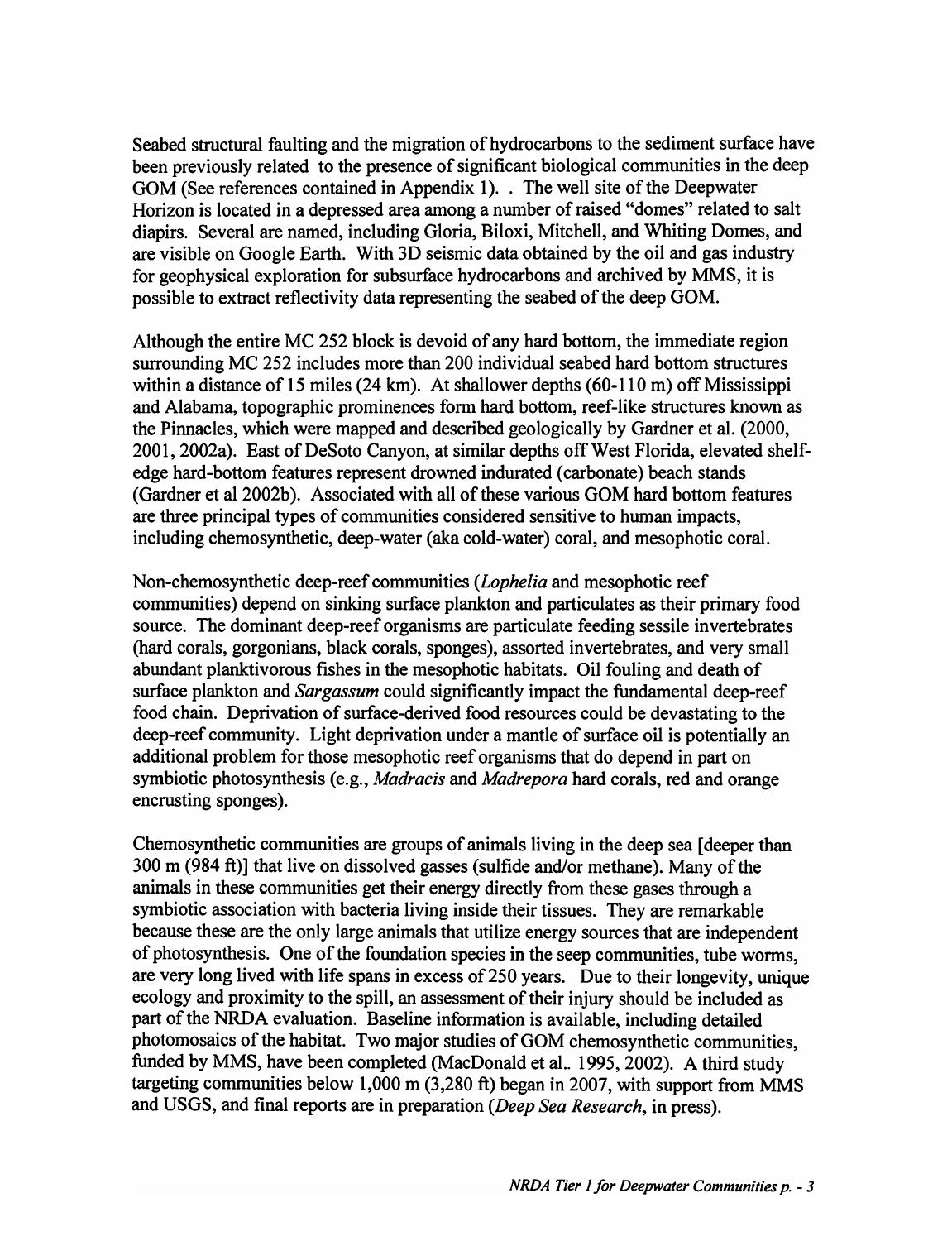Deep water corals have only recently been studied intensely with multidisciplinary work in the GOM that began in 2004 (Continental Shelf Associates, Inc. 2007 and Sulak et al. 2008), although trawl collections from large communities were known since the 1950's (Moore and Bullis 1960). This work was summarized by Brooke and Schroeder (2007). Two complementary interagency studies, known as *Lophelia II,* are currently investigating cold-water corals in the GOM. These efforts include the MMS/NOAA OER-funded project formally titled *Exploration and Research of Northern Gulfof Mexico Deepwater Natural and Artificial Hard Bottom Habitats with Emphasis on Coral Communities: Reefs, Rigs and Wrecks* and the USGS-funded *Deepwater Program: Lophelia II: Continuing Ecological Research on Deep-Sea Corals and Deep Reef Habitats in the Gulf of Mexico.* 

These ongoing projects may obtain timely data to help determine any direct impacts from oil and/or dispersant related to the MC 252 incident. These projects are directly funded by MMS, NOAA OER, and USGS. The two of the largest examples of deep corals in the GOM, located in blocks VK 906 and 826 and including the major habitat-former *Lophelia pertusa* as well as other species are located to the north and north east of the spill site (25 and 36 miles respectively). These communities include the major habitatformer *Lophelia pertusa,* as well as other large and long lived colonial species. The VK 906 and 826 locations appear to have been directly under major portions of the oil spill since the beginning of May based on the Trajectory Forecast Mississippi Canyon 252 maps provided by NOAA (e.g.,

http://www.deepwaterhorizonresponse.com/posted/2931/forecast\_ 20100509\_0600CDT 201007 \_1300CDT.542583.pdf. The *Lophelia* habitat harbors a diversity of species, including fishes, crustaceans, sponges, other invertebrates, and unique suites of microbes. Deep water corals, particularly the black-corals, are long-lived (Roark et al. 2009). Ages documented in the Gulf of Mexico range from approximately 600-1700 years old (N. Prouty, pers. comm.).

The joint *Lophelia* project sampled these sites and other sites not directly under the current spill areas as recently as September 2009. Another area on the West Florida slope, recently surveyed by both the MMS/NOAA OER and the USGS teams, may represent a deep coral area of equal significance, and it may come under the influence of oil/dispersants if they become entrained by the Loop Current. A number of components from these ongoing MMS/NOAA OER/USGS studies will be utilized in this proposal. In-hand data components include digital photomosaics and *in situ* time-series sediment and larval traps at sites under and away from the spill site. Other areas, including a nearby chemosynthetic community site visited in 2007, also have historical sampling including photomosaic sampling.

The mesophotic Pinnacle communities were studied by complementary MMS and USGS projects and described by Continental Shelf Associates, Inc (2001) and Weaver et al. (2002). Although major habitat-forming corals are absent in the Pinnacle communities, a variety of ahermatypic (non-reef building) hard corals, gorgonians, black corals, sponges, bryozoans, calcareous worms, and other calcium depositing organisms provide habitat for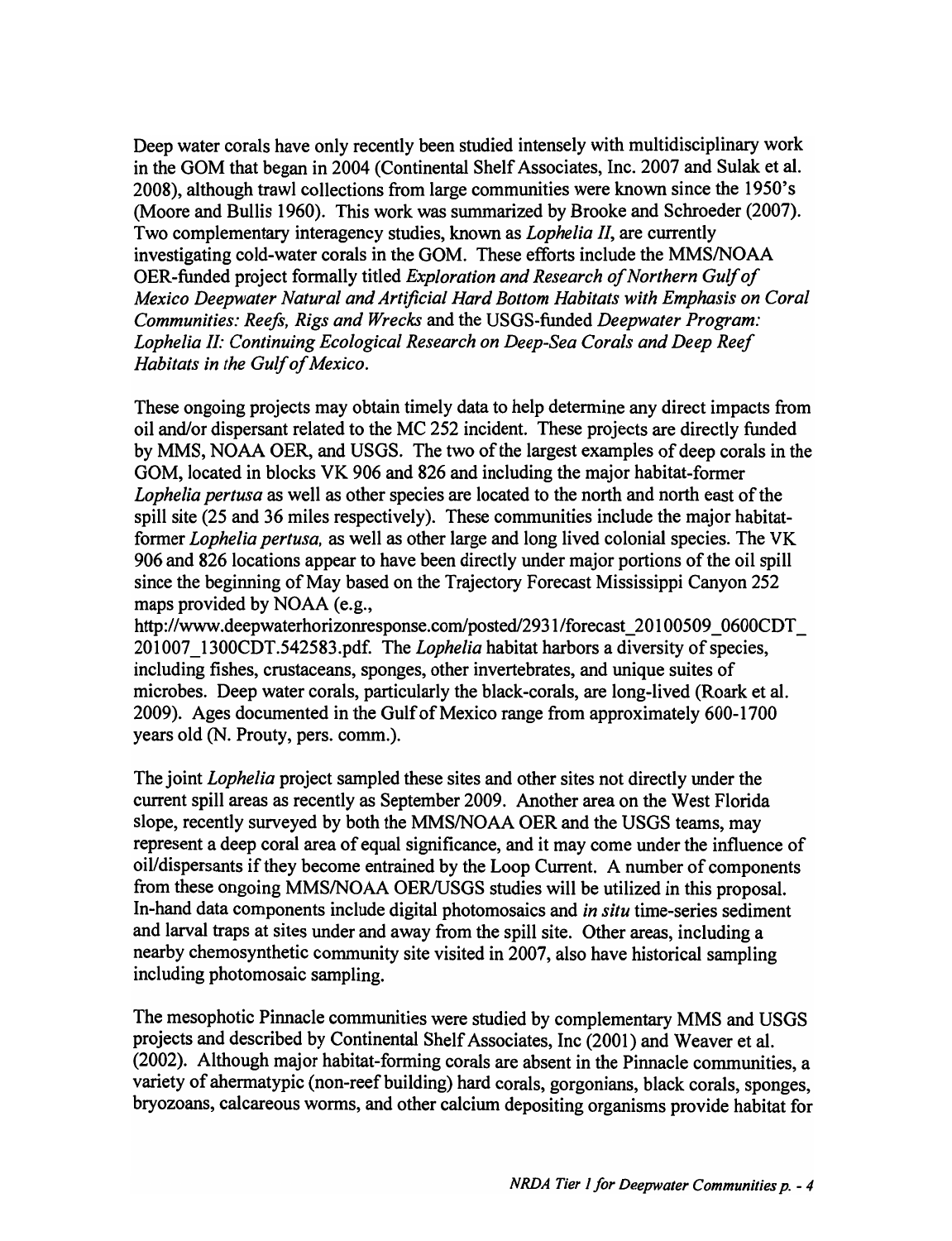numerous (> 160 species) Pinnacle-associated fishes. Some of the reefs have been visited as recently as 2005 primarily targeting work on fishes, total reef community structure, and reef community food webs (Sulak *et al.* 2010).

### Strategy, priorities, and sampling design

The availability of existing data and sample collections from study sites associated with the Chemosynthetic, *Lophelia,* and Pinnacles studies mentioned above afford an opportunity to evaluate possible impacts of oil/dispersants to these biotic communities. The amount of pre-spill data, combined with the surveys proposed here may allow us to employ the quantitative assessment design of "before and after, control and impact" ("BACI) comparisons. The proposed research cruise provides the opportunity to make limited collections of live specimens and animal tissues. If warranted by the results of the July cruise, these collections may be used in subsequent laboratory analyses to test potential adverse impacts to the biota that may have been caused by Deepwater Horizon incident. Support for such laboratory studies, however, is not included in this proposal. If limited Tier 1 resources dictate the need to prioritize field efforts among these areas, priority should be given to *Lophelia,* Chemosynthetic, and Pinnacles sites, in that order. The availability of recent, comprehensive survey data and ongoing research at the *Lophelia* and Chemosynthetic sites provides a scientific basis for NRDA studies. Comparative reference sites for all three community types may be able to be evaluated and decisions made, once the oil leak is stopped and the oil distribution determined. If resources permit, nearby deepwater oil platforms can also be surveyed, but because baseline data are limited and ship operations are restricted by required special inspection certificates, platform sampling should be a lower priority. The vertical portions of the platforms provide a span of hard substrate throughout the water column. Recently documented extensive *Lophelia* and gorgonian coral colonies at depth on several platform structures could potentially provide an opportunity to identify toxic impacts of oil and dispersant across a well defined depth gradient, and oiling/dispersant gradient, at a single geographic location. In addition to quantifying impacts for NRDA purposes, these investigations may provide symptomatic diagnostic information to be used in causality determinations (e.g., eco-epidemiological analyses) for resource injuries in other habitats.

In this initial Tier 1 project, high priority should be given to the following sampling procedures at the known *Lophelia,* chemosynthetic, and Pinnacles (mesophotic) sites:

- 1. Repeating the photomosaic surveys to determine the state of the biotic communities,
- 2. To document exposure/non-exposure to Deepwater Horizon oil/dispersant, the deployment of time series sediment sampling devices; collection of sediment cores; deployment/retrieval of SPMDs
- 3. Collection of tissue samples sufficient for hydrocarbon analysis plus additional tissue preserved for analyses of reproductive abnormalities and other analyses which may be conducted in Tier 2 and Tier 3 activities or supported by other activities.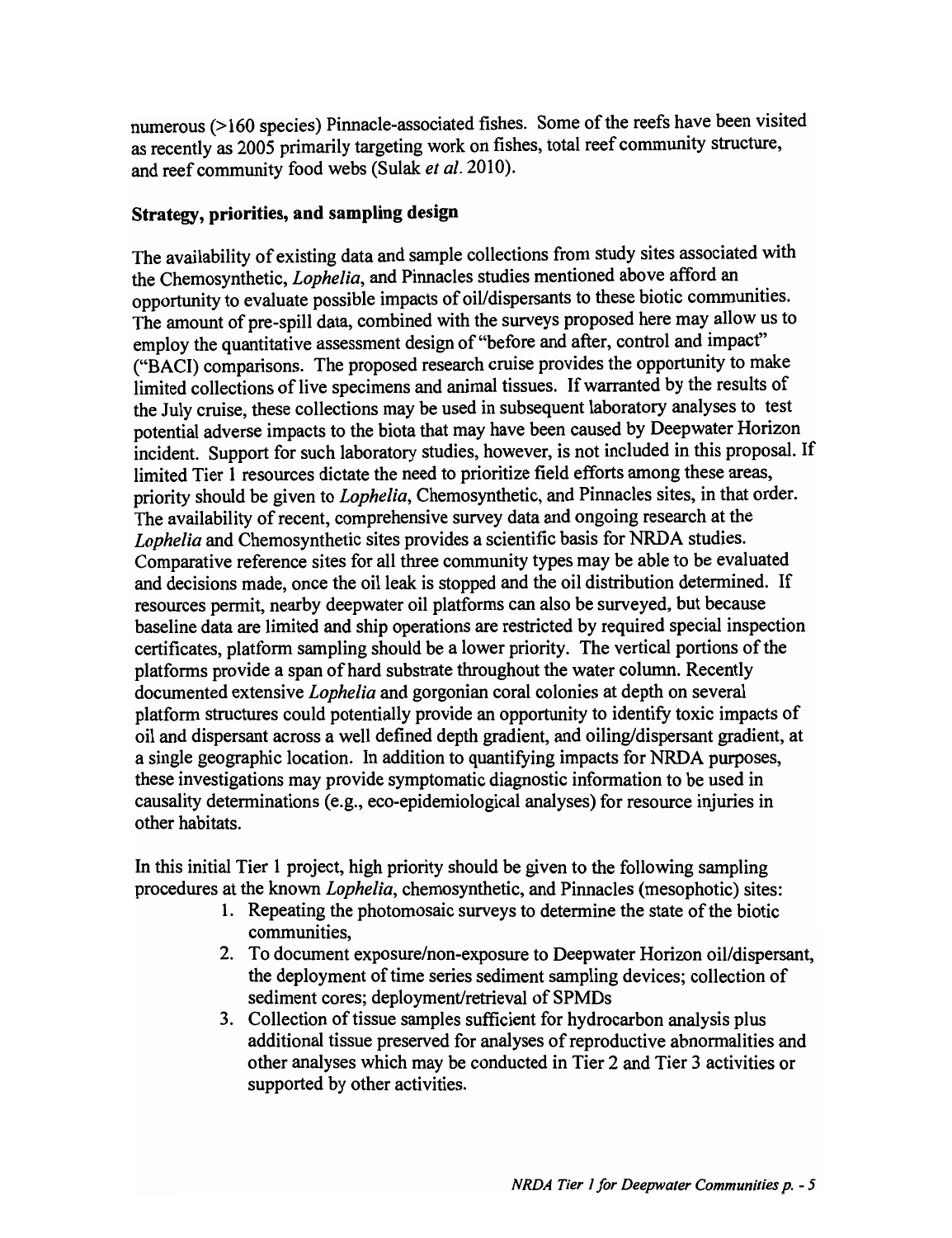Sediment traps, sediment cores/grabs/box cores, tissue collections, and SPMDs will be utilized with sufficient distribution and replication to ensure statistical rigor. The ROV dive strategy will consider acquisition of imagery as the first priority, and then sufficient replicate collections (minimum of 6 individuals) of individuals or pieces of key foundation species next. These will include the dominant colonial cnidarians and dominant large biomass species-specific associates (for example the ophiuroid *Asteroschema* sp. which is associated with *Callogorgia americana* wherever *Callogorgia*  is present in the GoM). Although analyses of certain samples are not included in this Tier 1 proposal, using this opportunity to collect tissue samples for potential future analyses would provide considerable cost savings for potential Tier 2 and Tier 3 work, rather than mounting special deep water revisits to collect samples. All potential future analyses are expressly not part of this work plan.

### **Objectives**

- Systematic photo-surveys of previously surveyed sites of mesophotic reefs, deep water corals, and chemosynthetic communities to (1) increase baseline data, (2) document ephemeral data for initial injury, if any, such as visible pathologies/abnormalities on the corals and associated biota. This includes quantitative documentation of discoloration, sloughing tissue, necrosis, excessive mucus production, abnormal polyps, and other visible indicators of adverse effects of the MC 252 incident, if any. Such data will be used in an attempt to quantitatively assess the impacts caused by the MC 252 oil spill and dispersant use, if any.
- Increase pre-exposure baseline data for biota at non-oil exposed sites, if any.
- Obtain tissue samples for the following purposes:
	- o To document potential transient, ephemeral, exposure of deep water biota to petroleum hydrocarbons and dispersants from the MC 252 incident. The tissue will be sent to an approved laboratory for hydrocarbon "fingerprinting. "
	- o Possible necropsy analysis of ephemeral pathologies and other abnormalities.
	- o Possible quantitative assessment of reproductive abnormalities (Tier 2 activity). Tier 2 analyses are expressly not part of this plan.
	- o Possible examination for other abnormalities that could result in decreased productivity, decreased survival, and other quantifiable adverse impacts (Tier 2). Tier 2 analyses are expressly not part of this plan.
	- o Preservation of tissue for potential Tier 2 and 3 NRDA assessments of indicators and impacts of exposure to be determined. Tier 2 or 3 analyses are expressly not part of this plan.
	- o Preservation of tissue for potential use within possible Tier 2 or 3 plans at a later date. Tier 2 or 3 analyses are expressly not part of this plan. These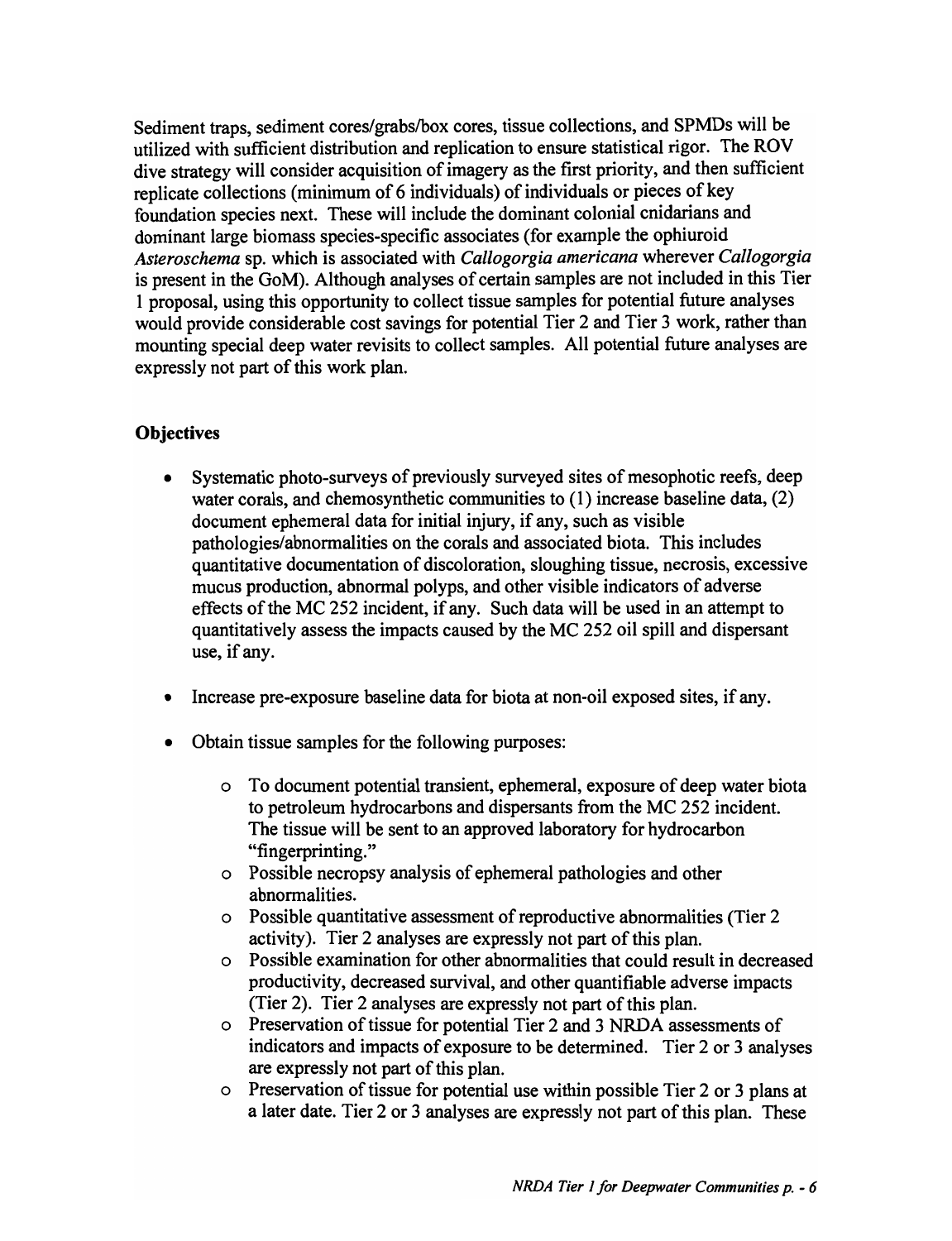samples shall be made available for basic research supported and funded outside of the NRDA, which may provide information on molecular and cellular responses and mechanisms of resilience to hydrocarbon and dispersant exposure, should a determination be made that the tissue will not be used within potential Tier 2 or 3 NRDA, and/or if any samples exist that are superfluous to the needs of the potential Tier 2 and 3 NRDA activities.

- Document and measure other initial injuries, if any, to deep water biota potentially caused by the MC 252 incident that can be tracked and quantified in follow-up surveys.
- Deploy two new sediment trap moorings at sites to be selected (e.g. VK 862 and VK 906), for collection during subsequent research cruises, to increase the spatial coverage afforded by on-going studies at two *Lophelia II* study sites.
- Retrieve passive oil samplers (SPMDs), deployed previously by a complementary Tier 1 effort.

### Tasks

# A. Station Selection

Final site selection will be determined by the latest information regarding actual or potential exposure of the deep water habitats to oil and oil/dispersant from the MC 252 incident, in combination with the constraints of the assets employed, ports, cruise length, and cruise logistics. There are three categories of sites for consideration:

1. Deep *Lophelia* sites and 2. Chemosynthetic sites

There are well marked and navigated photomosaics from VK 826 (4), VK 906 (2), and MC 751 (3). Two sites, VK 826 and MC 751 have abundant coral and tubeworm communities. Thus, these can serve as both coral and seep sites (with respect to tubeworms and their associated fauna). They are at similar depths, but MC 751 is about 80 nm to the WNW of the leak site while the VK sites are about 30 nmi to the north so they may have experienced very different exposure loads. VK 862 and VK 906 are both within 20 mi of VK 826, but are at different depths (VK 826 is in 425 m, 862 is in about 315 m of water and VK 906 is in 400 m). All have abundant *Lophelia* and *Leiopathes,*  with several different color morphs of *Leiopathes* occupying different habitats at 906. *Callogorgia* is present in VK 906 and VK 826. Although we do not have mosaics to replicate at VK 862, we have imagery of this spatially constrained site and may be able to make robust comparisons on the scale of the site. It is important to visit this site if time allows because it is in the same region but at a very different depth.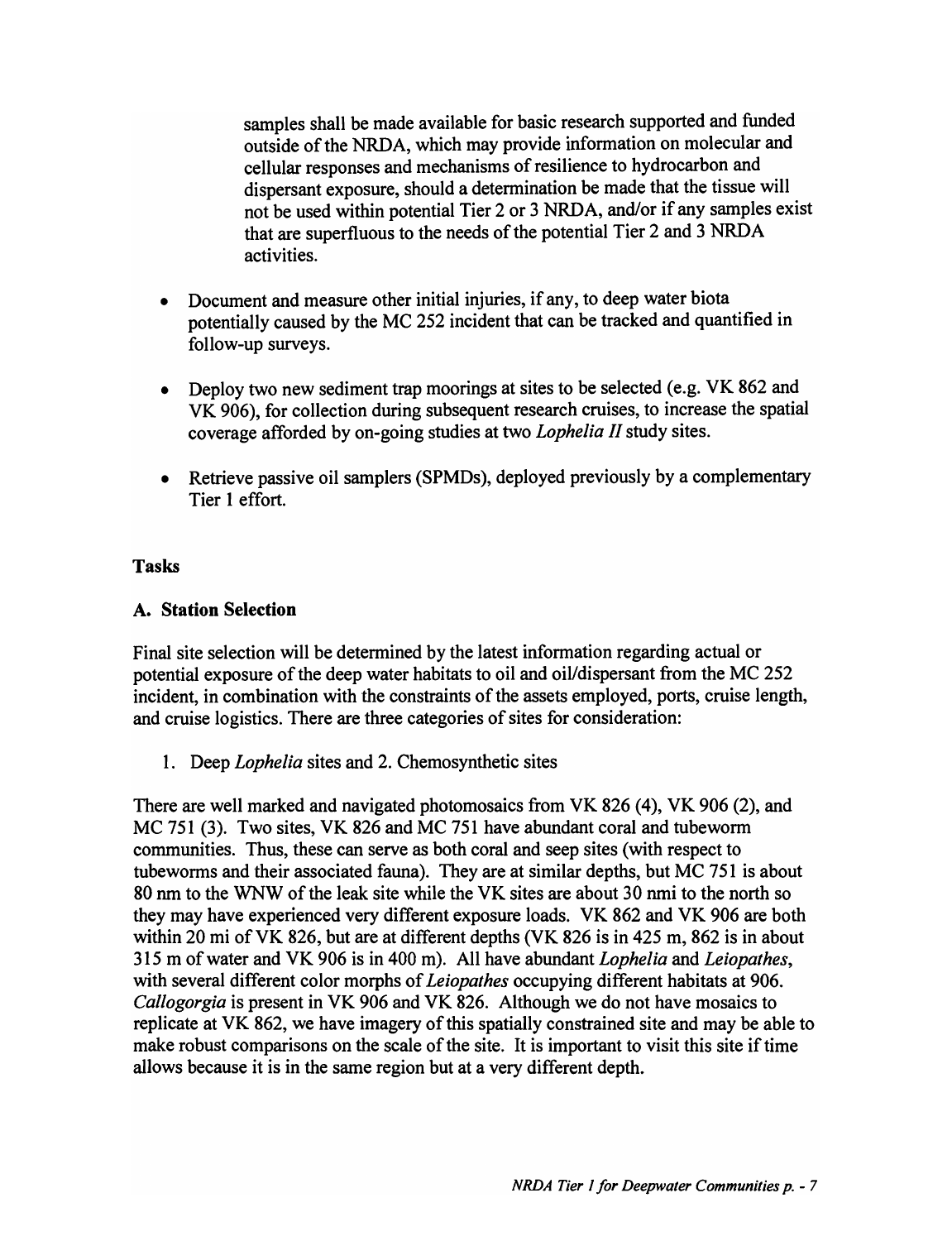Another site close to the leaking well that is fairly well known is MC 118, the "hydrate observatory site". However, there are no well-navigated mosaics we know of at this site, and very little previous macrobiological collections or work. However, there are significant *Madrepora* assemblages at this slightly deeper site and imagery showing an abundant living aggregation. This site was not visited during *Lophelia* II, but has been visited by one of the principal investigators of the *Lophelia* II project. It is recommended that collaborations be established with some of the hydrate observatory team if we work at this site and that it be considered a serious option as we learn more about the nature and extent of the potential deep water plume.

#### Summary

- a. VK 826 and 906 primary sites VK 826 for coral and chemo tubeworms
- b. VK 862 a shallower site in the immediate region
- c. MC 751, 80 nm distant, for coral and chemo tubeworms
- d. MC 118 Hydrate observatory (little megafauna work done)
- e. There are numerous other well-known sites in the vicinity to choose from if proven desirable by newer data.
- 2. Pinnacle Sites (mesophotic coral, "soft" coral, sponges)

Over 1,000 imaging and sampling stations have been conducted on Pinnacle (MS, AL) and West Florida shelf-edge reef features (60-200 m) during 12 USGS/MMS scientific missions. Additionally, nearly all of the MS, AL, WFL shelf edge  $(4,500 \text{ km}^2)$  has been mapped using high-resolution multibeam methods. High-profile (10-15 m relief), highbiodiversity reef sites at a location that appears to have been underneath the surface location of the DWH spill at some point in time, include the 'Alabama Alps' (40 nmi north of DWH) and 'Roughtongue Reef'  $(\sim 100 \text{ nmi} \text{ NE of DWH})$ , both under consideration for inclusion in a potential National Marine Sanctuary. Alabama Alps has appears to have been under a surface oil plume from the spill since at least 29 April, Roughtongue Reef since  $\sim$  20 May suggesting that at least Alabama Alps reefs may be under the direct impacts of the spill. USGS has sampled fishes, invertebrates, tissues, and sediments and conducted ROV imagery on both potentially impacted sites (1997-2005). All ROV sites are resolved by GPS and depth coordinates. This information provides background of knowledge and imagery for comparisons with current conditions. This information will be used to determine baseline, where possible and, depending on patterns of oil exposure, to conduct BACI-type analyses for quantitative NRDAs.

Additional comparison of potentially impacted versus unimpacted reefs will come from GOM shelf-edge reefs well outside the area of surface oil spread (to date). This is provided by high-profile, high biodiversity reefs on the West Florida shelf edge, sampled and imaged by USGS, 2001-2003, including the "North Ridge" and "South Ridge" reefs within the Madison-Swanson grouper spawning preserve, and the "Coral Trees" reef site, all within close physical proximity. In addition to ROV video imagery, USGS also has high quality ROV digital still imagery for these sites from these 2001-2003 field efforts. Sediment sampling using a box grab was also accomplished on these comparative W. Florida deep reef sites during these efforts. Sediment sampling to determine potential oil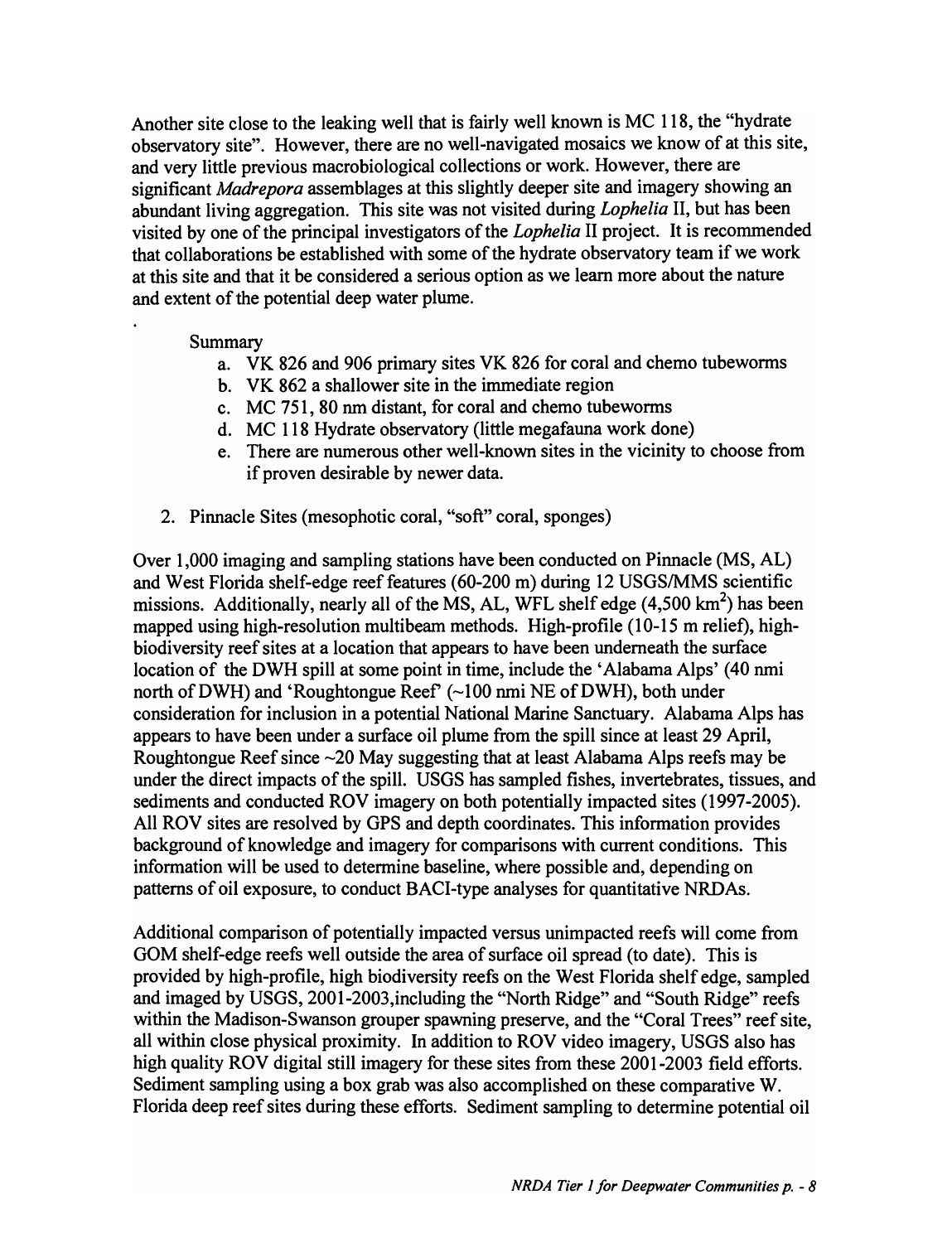substrate impacts on-reef and off-reef is important since many species sheltering in the reef forage on sediment organisms, possibly transferring carbon particles back to reef particulate feeding invertebrates as feces.

For both Pinnacle and comparative W. Florida shelf-edge reef sites, the video/digital image archive has been accessed to determine the optimal high biological diversity (hard corals, gorgonians, black corals) stations to utilize as repeat station sites in 2010. Refer to maps (see Appendix 2) for location of proposed Pinnacle and comparative W. Florida study sites (general reef top reference coordinates indicated below; specific stations will match prior coordinates for ROV imagery, sediment samples, etc.):

| a. Alabama Alps Reef                  | 29.25167 88.33833 70m |  |
|---------------------------------------|-----------------------|--|
| b. Roughtongue Reef                   | 29.43907 87.57642 66m |  |
| c. Control W. Florida Pinnacle reefs: |                       |  |
| Madison-Swanson N. Ridge Reef         | 29.26023 85.69412 60m |  |
| Madison-Swanson S. Ridge Reef         | 29.18717 85.67848 70m |  |
| Coral Trees Reef                      | 29.50688 86.14520 80m |  |

# B. Determination of Research Platforms

- First choice: NOAA's RIV *Nancy Foster* (see Appendix 3)
- Alternate: NOAA's R/V *Pisces* (see Appendix 3)
- Remotely Operated Vehicle (ROV)
	- o *Global Explorer* (Deep Sea Systems International)- Capabilities and specification needs (see Appendix 4):
		- An asset with excellent navigational capability to locate relatively small (but very well navigated) mosaic sites within large seep and coral areas.
		- An asset with multiple excellent imaging capabilities and/or the ability to accommodate high quality digital camera and strobes we will supply.
		- An asset with precision collection capability.
		- An asset with a moderate collection capacity: At the least we need to be able to collect 12 push cores and 20 discrete biological samples per site, and preferably per dive.
		- An asset with operators experienced in the collection of scientific data and quantitative measurements.
- Pinnacle work conducted on second leg will use the same assets, in addition to surface-deployed box-grab and small dredge assets for off-reef soft-sediment sampling, and ROV deployed SPMD near-bottom water-column hydrocarbon detection devices.

# c. Field Sampling (principal scientists listed)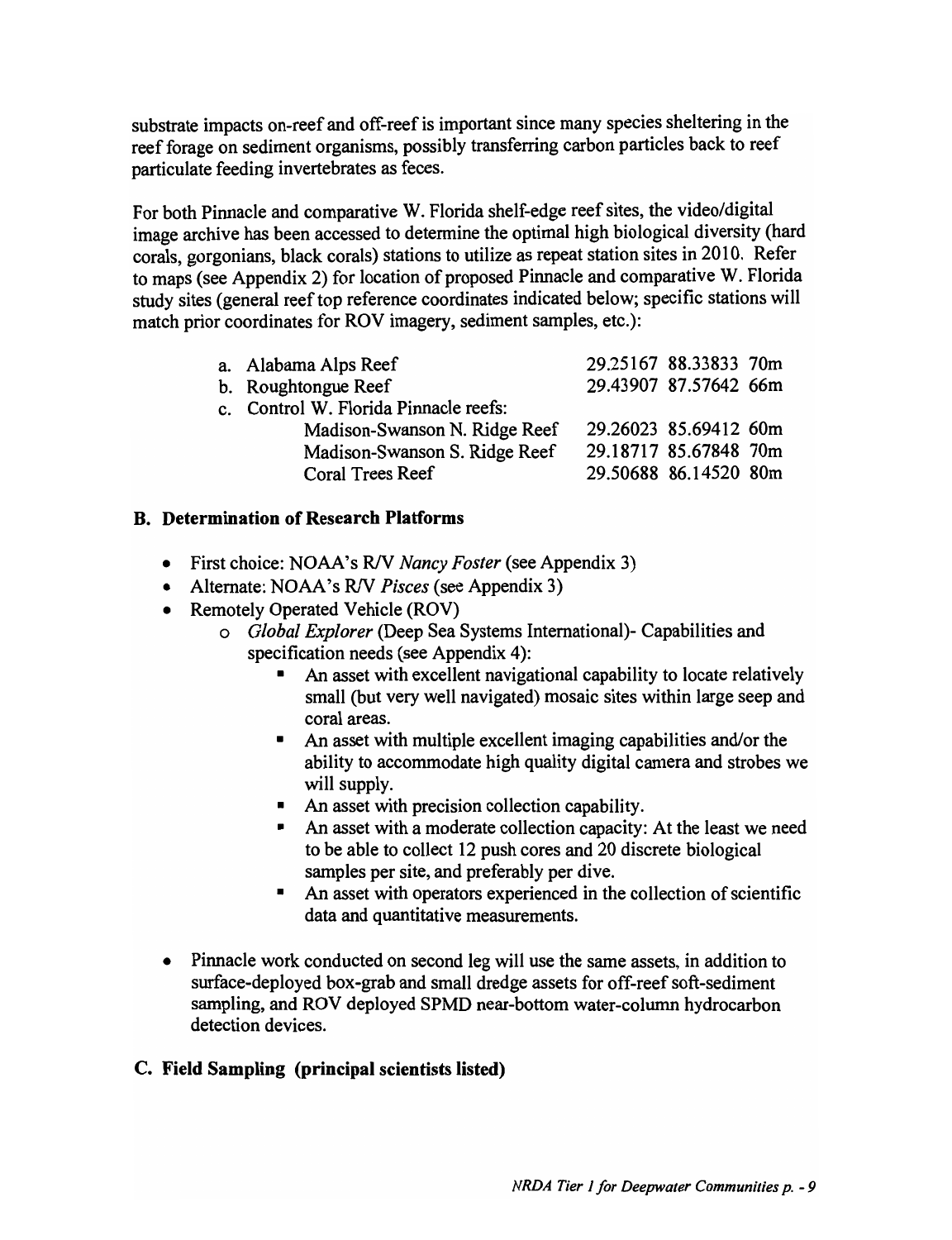To reiterate the overarching objective of this NRDA project, focus will be the collection of samples and data in close proximity to the MC 252 site. These data will be used to determine the presence of impacts from the spill event, if any, and directly applied to damage assessment.

# Deep coral sites where applicable

- 1. Photomosaics (Fisher): A total of 24 high quality photomosaics from 7 coral sites exist, including mosaics at 3 of the 4 sites provisionally proposed above. There are many other sites with previous knowledge and a variety of physical markers on the sea floor that should allow us to recognize both any isolated damage and gross loss of fauna, if any (see photos in Appendices). If no previous photomosaics exist, we will survey known areas to visually assess and record gross levels of organism mortality, behavioral/association changes or ecosystem loss, if any.
	- a. Document changes in sessile fauna, if any.
	- b. Document changes in community composition, if any.

*NRDA Objective: Employing a BACI or related design, repeated high-resolution photomosaic imagery should quantify changes in community structure, composition and species distributions spanning a time period before the accident to after, if any. Differences may quantify impact from oil and/or dispersant exposure. Causation may be further tested with additional data regarding exposure to D WH oil/dispersants and eco-epidemiological examinations of the injured resources and injury circumstances.* 

- 2. High quality digital or HD video imaging of colonies to assess condition, macro and megafaunal associates, individual behavior and fish occurrence (Fisher, Shank, Ross).
	- a. Concentrate on well documented species-specific associations (Shank, Ross) because of robustness of data interpretation.

*NRDA Objective: Obtain direct high-resolution photography to assess population densities and frequencies of biota, including those recently killed or exhibiting pathologies and other abnormalities, if any. These data will be compared with previous imagery to obtain before and after comparisons and with unimpacted reference sites to obtain control-impact comparisons.* 

- 1. Sediment/larval trap deployment (German)
	- a. Deployment of two additional traps with different collection timing: deploy at VK 906 and VK 862

In September 2009, two time-series sediment trap and current meter moorings were deployed in the northern Gulf of Mexico to investigate biogenic fluxes settling to the seafloor, and larval recruitment at MC751 and VK 826 (see earlier), two wellcharacterized and significant sites of combined deep-water coral and chemosynthetic tube-worm colonies (Fisher et al., 2007). Each of these traps, set just above the seabed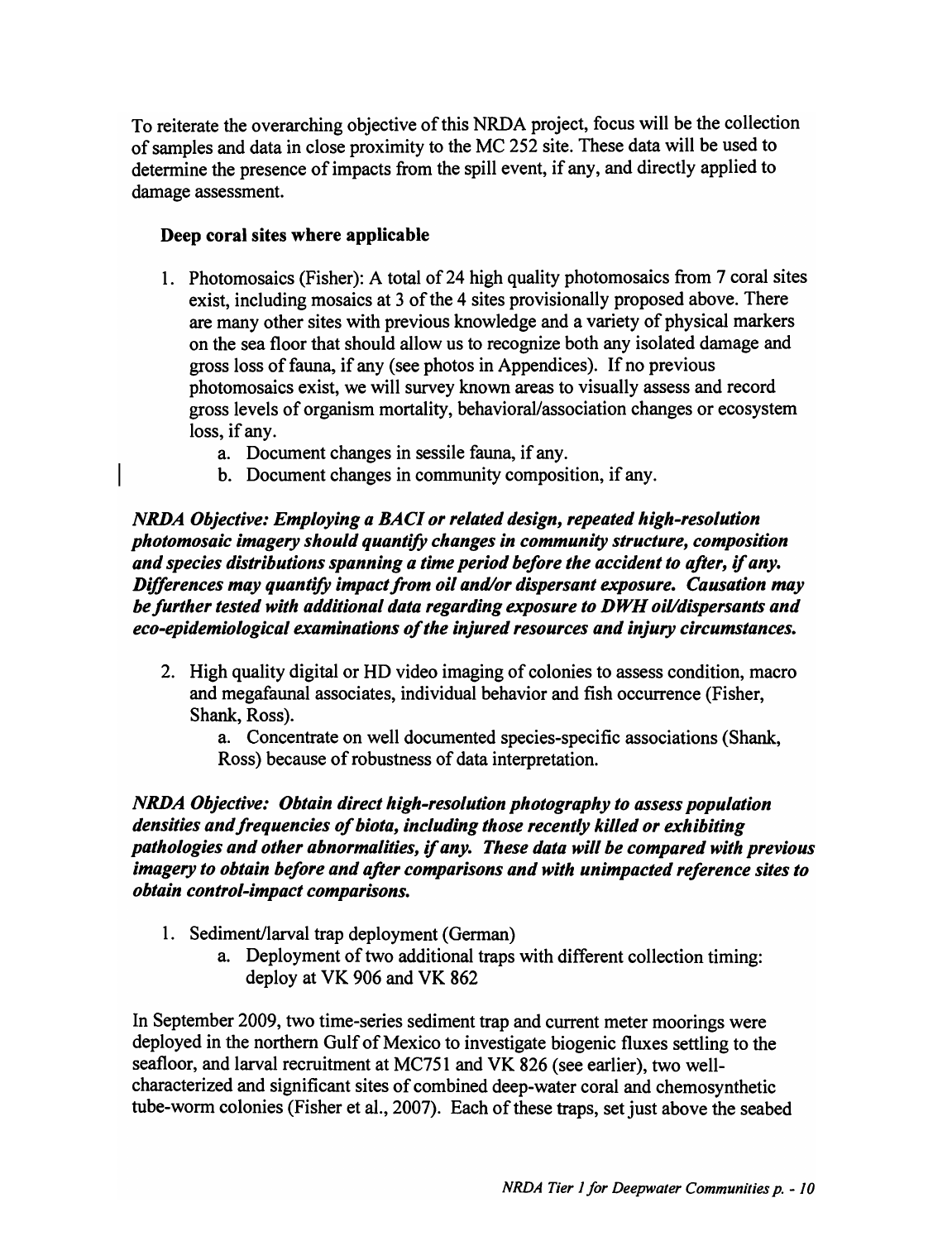and in water depths of 400-450 m, has been collecting a new sample of settling material every two weeks since 11 September 2009 and, through on-going work funded by MMS-NOAA-OER and a new NSF-RAPID grant those time-series will continue until Oct-Nov 2010. At the adjacent VK 906 and at the significantly different depth VK 862 sites, by contrast, we currently have no time-series established to monitor the composition of particulate material settling to the seafloor. Our priority in this work, therefore, will be to deploy two additional moorings at these sites to expand the coverage of time-series sample collection to four key targets sites on the GoM seafloor. Of course, the exact  $\frac{1}{2}$  locations of these  $3<sup>rd</sup>$  and  $4<sup>th</sup>$  deployments may be revised, closer to the dates of the cruise, informed by our prior knowledge of deepwater corals and chemosynthetic communities elsewhere in the northern Gulf of Mexico (see maps in Appendix 2) and whatever the most recent data available may suggest on directions of possible plume dispersion - both at the ocean surface and at depth. For illustration, a schematic of the sediment trap moorings is shown in Fig. 1.

Fig. 1. Schematic illustration of the short  $(-50 \text{ m})$  moorings that we seek to deploy in the northern Gulf of Mexico in July 2010 to ensure continuity of time-series sample collectionprovisionally at the VK 862 and VK 906 sites. Two sets of similar moorings, already in place since September 2009, will continue to collect samples over a time series at the MC751 and VK 826 sites until at least Oct/Nov 2010 when they are due to be collected on an already-funded MMS/NOAA-OER cruise. These 3<sup>rd</sup> and 4<sup>th</sup> trap moorings, to be deployed as part of the NRDA effort and recovered on that same Oct-Nov cruise, will double our spatial coverage of instantaneous settling fluxes at the seafloor - at locations to be finalized based on our prior knowledge of strategically significant deep-water ecosystems (maps in Appendices) and the most up-to-date information available at the time of the cruise sailing dates on potential oil-spill dispersion at the ocean surface and at depth.

1 Steel Sphere (37") 2 chain, *3/8"*  3 wire rope. 1 *14"*  4 Current Meter 5 wire rope. 1 *14"*  6 chain, *3/8"*  7 bridle (3- 3/16"wire rope) 8 SEDIMENT TRAP MK7 9 bridle.(3-1 m *3/8* chain) 10 chain, *3/8"*  11 wire rope. 1 *14"*  12 ACOUSTIC RELEASE (Benthos Tandem) 13 chain, *3/8"*  14 nylon rope.3/4" alongside 24m wire rope 1 5 chain, *3/8"*  16 ANCHOR

*NRDA Objectives:* (1) *Quantify sinking inorganic particulate matter and plankton/larvae taken in time-series that began before the spill and continues during and after the spill.* (2) *Conduct analysis to quantify and fingerprint petroleum hydrocarbons and dispersants,* if *any, in the traps. These data will be used in an attempt to quantitatively assess prespilVpostspil1 changes,* if *any, in pelagic input to the sea floor as well as to possibly provide direct evidence of a potential route of input of Deepwater Horizon hydrocarbons to these communities and the seabed* 

- 2. Collections of coral branches and whole bodies of key indicator species-specific associates. Concentrate on *Lophelia, Leiopathes,* and *Cal/ogorgia,* and larger specific associates for analyses requiring biomass, but also others abundant species as time and resources allow (for example holothuroids) (Fisher, Cordes, Shank).
	- a. Collection of tissue samples for hydrocarbon and potential dispersant signature analyses.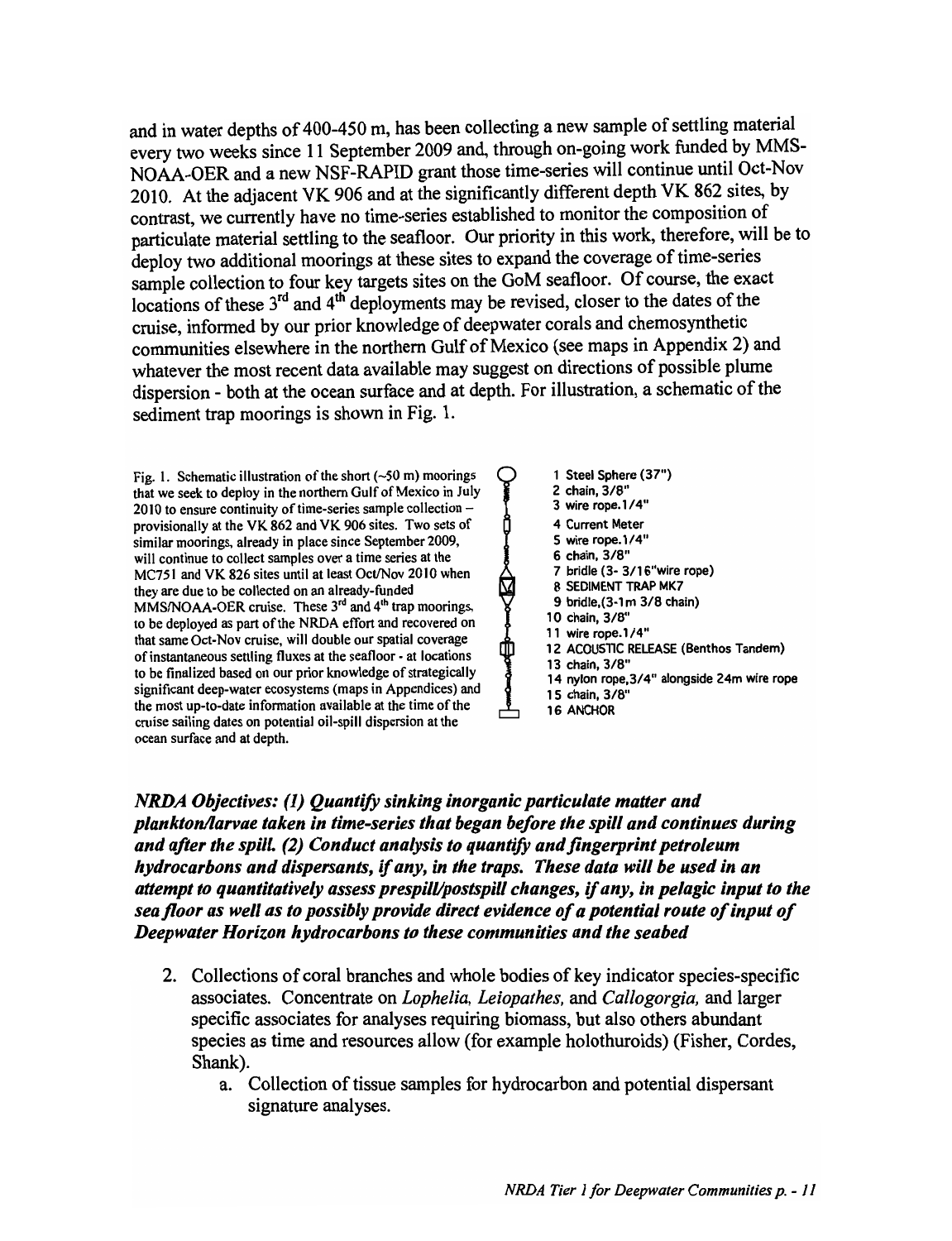b. Collection of ephemeral and unique samples for potential future studies. We will use a range of tissue, DNA, and RNA preservations to assure collections from this timely effort are available for possible future work that is expressly not part of this proposal.

# *NRDA Objective: Obtain tissue collections that may provide direct evidence of exposure to Deepwater Horizon oil and provide tissue samples for potential Tier 2 analyses.*

- 3. Sediment coring (Demopoulos).
	- a. Existing baseline samples for both chemistry and biology (ROV -operated push cores, box cores). A total of 46 sediment cores  $(33 \text{ cm}^2 \text{ area x } 10 \text{ cm})$ depth and section at 0-2, 2-5, and 5-10 cm intervals) for benthic infaunal community analyses were collected during August-September 2009 from three deep-sea coral sites: VK 906, VK 826, and MC 751. These sites correspond to locations of the existing photomosaics. At VK 906, 9 sediment cores were collected, at VK 826, 14 cores were collected, and at MC 751, 7 cores were collected, all corresponding to locations where high resolution photo mosaics were conducted. An additional 16 sediment cores were collected near corals at VK 906 and 826 not associated with photo mosaics. Lastly, 29 sediment cores were collected in soft sediments located away from coral ecosystems to be used as background samples. In addition to the preserved cores from the August-September 2009 cruise, 3 sediment cores were frozen from VK826 and 1 core frozen from VK 862. Also, 8 box core samples were collected at VK 826 and these sediments were frozen.
	- b. We propose to collect new sediment push cores at the same locations that were sampled in August-September 2009 to quantify changes in community abundance, composition, and diversity of the infauna, if any. The biota will be examined for lesions and other visible pathologies that may be diagnostic of exposure to the spill. Hydrocarbon and dispersant analyses of the sediments (conducted by TDI Brooks or other appropriate lab) would be consistent and complementary to the overall effort to quantify oil contamination, if any, and identify the source of the oil. Box coring would be used as back-up and supplement, as needed, to the ROV -operated push cores. Sample sizes will be appropriate to differentiate the natural variability within these communities from changes associated with the spill, if any.

*NRDA Objectives:* 1. *Obtain sediment and sediment-dwelling biota for analysis of hydrocarbon and dispersant concentrations and oil identification.* 2. *Measure changes in population densities of sediment dwelling fauna, if any.* 3. *Quantify lesions and other pathologies in the sediment-dwelling biota, if any.* 4. *Compare population densities in pre-spill/post-spill core samples at the same sites.* If *control sites can be added, we will add BACI or related analysis to the population comparisons to quantify changes, or to document no changes, in popUlation densities. The results will be used*  in an effort to quantify losses, if any, of the sediment-dwelling fauna caused by the *Deepwater Horizon incident.*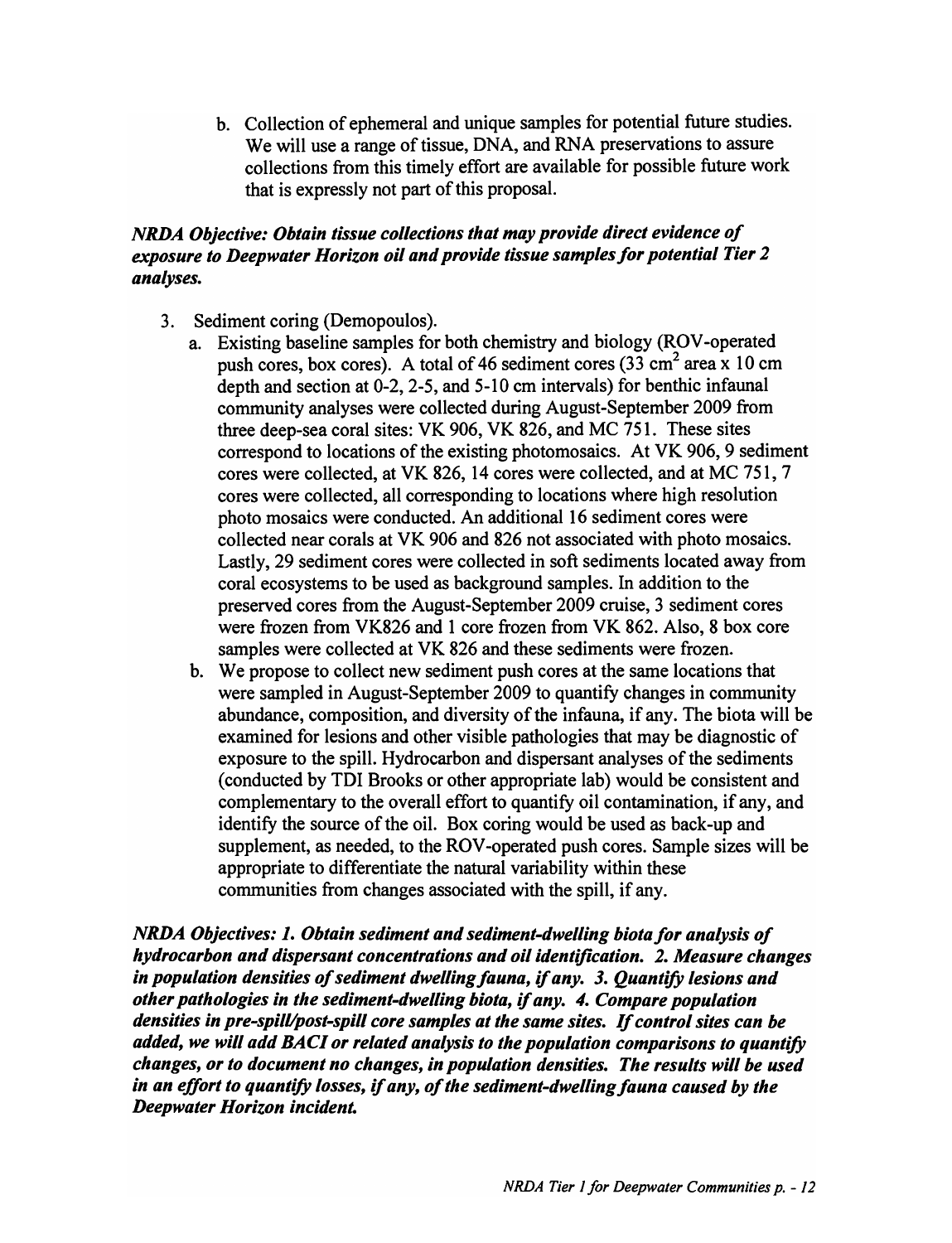- 4. Retrieval and deployment of SPMDs (deployed as per a complementary proposal)
	- a. Quantify hydrocarbon concentrations in the environment associated with deep-sea corals and reference sites.

*NRDA Objective: SPMD devices may be able to obtain an integrated history of oil exposure where the SPMDs are located. The SPMDs should document the exposure, or non-exposure of adjacent biota. Results may then be able to be related to changes observed in imagery and community condition and applied to quantitative assessment of losses.* 

# Chemosynthetic Community Sites

- 1. Generally same as for Deep Coral sites. In some cases both fauna are present at the same sites. We have similar data and sample sets from these types of communities (Fisher, Cordes).
- 2. For tubeworm communities, we will specifically survey for evidence of morbidity and/or death of smaller and entire aggregations, as this has never been recorded before (Fisher).

### *NRDA Objectives for the Chemosynthetic Community Sites are the same as described for the deep coral habitats.*

# Pinnacle (mesophotic) sites (Leg-2 of same cruise, with I-day scientific crew and gear turnaround)

- 1. Imagery: ROV HD video plus still digital imaging, repeating surveys of sites surveyed on earlier USGS ROV missions using timed linear transect methodology. Emphasis on documenting status, condition and potential injury to sessile hard and soft corals, quantifying soft and hard corals as per frame by frame image analysis using Coral PointCount software for comparative analyses, and any potential oil deposition on corals and substrate (Sulak).
- 2. Specimen sampling dominant deep-reef food chain organisms (Sulak).
	- a. ROV manipulator sampling of hard corals, gorgonians, black corals to document identifications of potentially impacted coral organisms, and to obtain tissue samples for possible future (Tier 2) isotope analysis to document potential oil carbon that has entered the planktivore/particulate feeder level of the food chain. Any possible Tier 2 analyses are expressly not part of this plan.
	- b. ROV suction sampling of on-reef sediments for contaminants analyses, assessment of integrity of key benthic organisms serving as critical deepreef food resources, and to obtain tissue samples for possible future (Tier 2) isotope analysis to document potential oil carbon that has entered the microvore level of the food chain. Any possible Tier 2 analyses are expressly not part of this plan.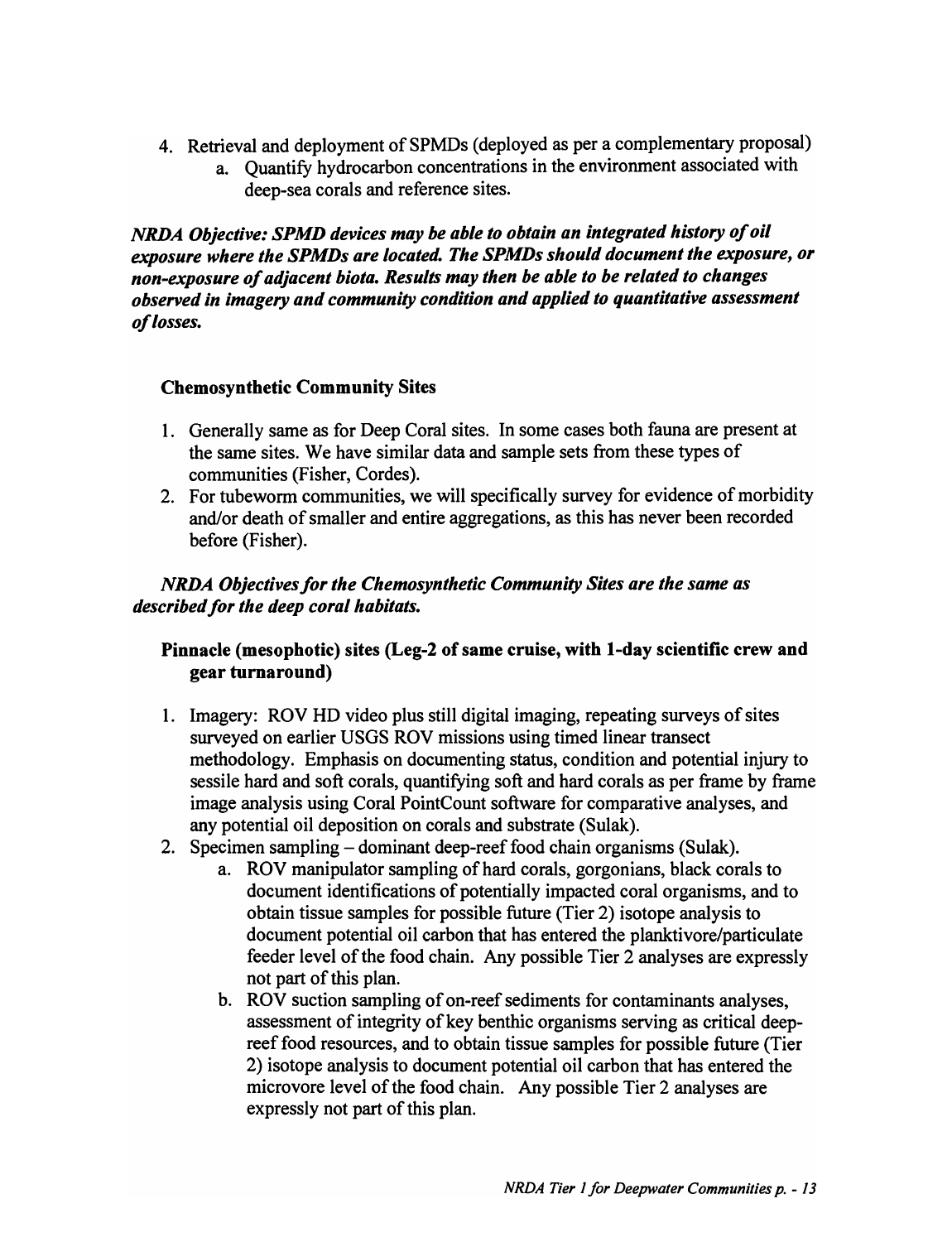c. ROV suction sampling of small reef forage base fishes amenable to ROV collection to obtain tissue samples for possible future (Tier 2) isotope analysis to document potential oil carbon that has entered the secondary consumer level of the food chain. Fish specimens may provide sufficient mass of tissue to conduct oil hydrocarbon and dispersant contaminants analyses. Any possible Tier 2 analyses are expressly not part of this plan.

### *NRDA Objective: Direct high-resolution observations of species recently killed or in declining condition, if any, can be quantified and compared to recent baseline information. Changes can potentially be utilized in an assessment of losses to mesophotic coral habitat species.*

3. Retrieval of previously deployed SPMDs and deployment of new SPMDs for possible Tier-2 retrieval.

*NRDA Objective: SPMD devices may be able to obtain an integrated history of contaminants where they are located. Oil will be analyzed to identify source. Resulting data may indicate exposure to oil as experienced by habitat components in the same vicinity. Results can then be related to possible changes observed in imagery and community condition and applied to quantitative assessment of losses.* 

4. Box-grab deployment from surface over near-reef soft sediment sites, repeating station sites from previous USGS Pinnacles and West Florida deep reef studies. Sampling will follow same basic design used for Deep Water habitats (Demopoulos).

# *NRDA Objectives for the Pinnacle (mesophotic) sites are the same as described for the deep coral habitats.*

5. Collection of samples for possible future analyses to be determined. Those future analyses are explicitly not part of this plan.

# *NRDA Objective: Same as described for deeper water habitats.*

### D. Laboratory Analyses

- 1. Lophelia and Chemo-Site Samples:
	- a. Analysis of mosaics and aggregation imagery (Fisher)
	- b. Analysis of imagery for specific associations (Shank)
	- c. Analysis of sediment traps (German, Shank)
	- d. Benthic community analysis of sediment cores (Demopoulos)
	- e. Analysis of imagery for fish identifications (Ross)
	- f. Analysis of hydrocarbon and dispersant chemicals, if any, in animal tissue samples, sediments and sediment trap samples (TDI-Brooks)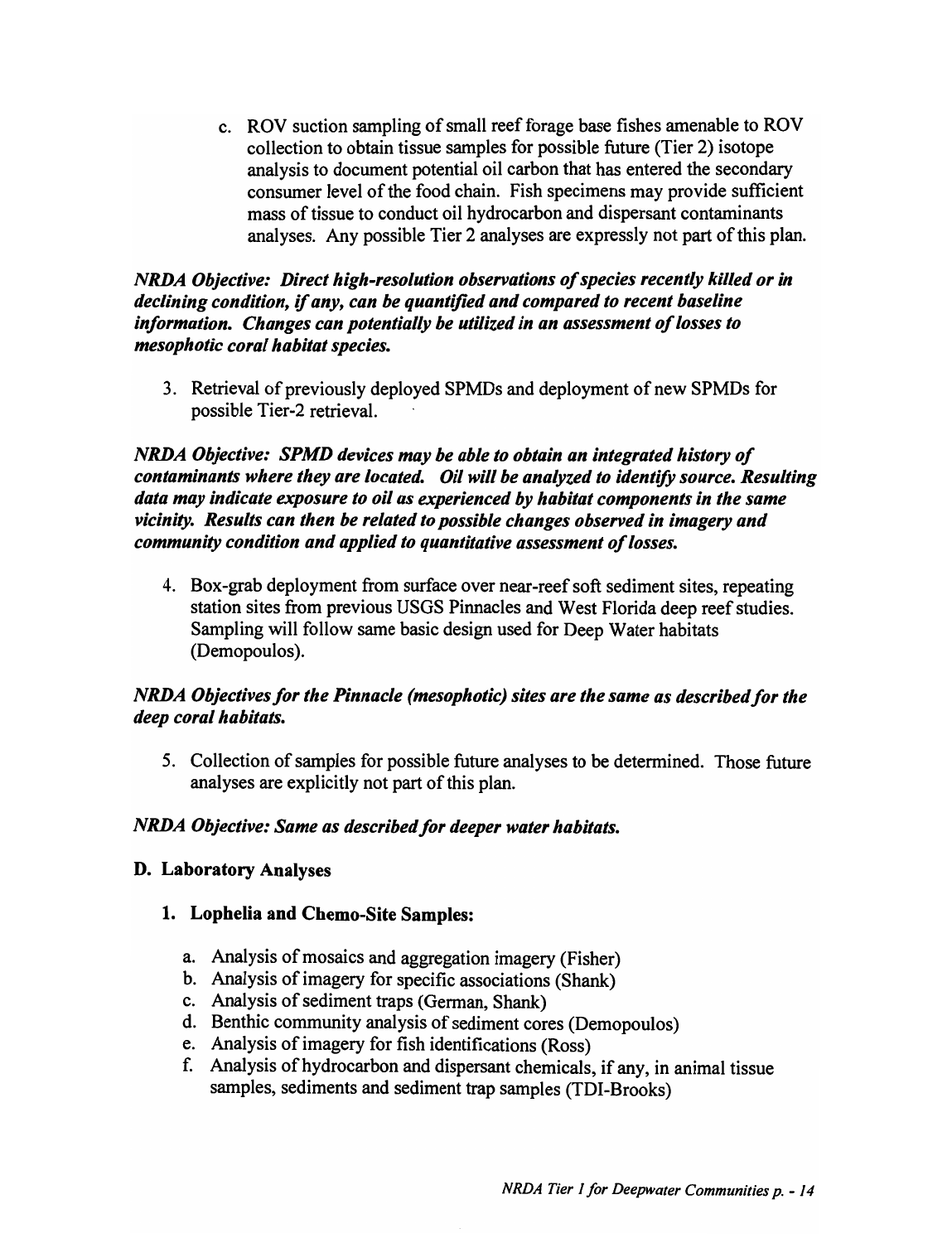# 2. Mesophotic Reef Samples:

- a. Analysis of digital and video imagery from repeat ROV dives on previously imaged USGS station sites:
	- 1. ID of sessile invertebrates
	- ii. Determination of indications of sub-lethal impacts, if any, with quantification, (Etnoyer) for dominant taxa, and comparison across the west-east potential high oil impact to low/no oil impact gradient (Alabama Alps to Madison-Swanson).
	- iii. Same for dominant species for reef-fish planktivores (e.g., *Pronotogrammus marticensis, Hemanthias vivanus, Serranus)*  (Sulak, Randall) amenable to ROV suction sampler collection.
	- iv. ROV station will repeat GPS coordinates of previous USGS ROV station sites, 12 cruises (1997-2005). Comparative background is voucher imagery from 12 previous USGS cruises, and additional Reed Pinnacles and West Florida Shelf cruises, employing voucher ROV video and digital imagery at the indicated target study reefs. Sample 'N' frames to be accomplished from each target site (ca 40 hrs ROV time per site) = several thousand frame grabs.
	- v. Quantitative (Coral PointCount methodology) using mission individual frame grabs as per methods in Sulak et al. (2007), scoring healthy and potentially impacted sessile epifauna (Sulak, Randall and tech staff). Objective is not percent cover, but quantification of dominant taxa via projection of random dots onto each image, allowing statistical estimation of rank order abundance of each dominant taxa. Sample 'N' frames to be accomplished from each target site (ca 40 hrs ROV time per site) = several thousand frame grabs. ROV station will repeat GPS coordinates of previous USGS ROV station sites.
	- vi. Taxon ID by Sulak, Etnoyer; quality control University of Louisiana-Lafayette laboratory (France). Quantification by trained USGS image analysts.
	- vii. Definitive laboratory identification and specimen vouchering of ROV sampled reef invertebrate taxa (Univ. Louisiana-Lafayette, France)
- b. Analysis of imagery for other reef invertebrate identifications (Etnoyer).
- c. Analysis of imagery for fish identifications and community structure comparison to previous USGS ROV studies (Sulak, Randall).
- d. Laboratory analysis of tissue and sediment petroleum hydrocarbons for comparison with known background levels.
	- i. PAHs to be analyzed by TDI-Brooks laboratory
- e. Laboratory analysis of recent DWH event sediment samples and frozen comparative Pinnacles voucher sediment samples from previous USGS cruises for quantification and characterization of infaunal taxa abundance and rank order dominance, pre- and post- DWH event (Demopoulos).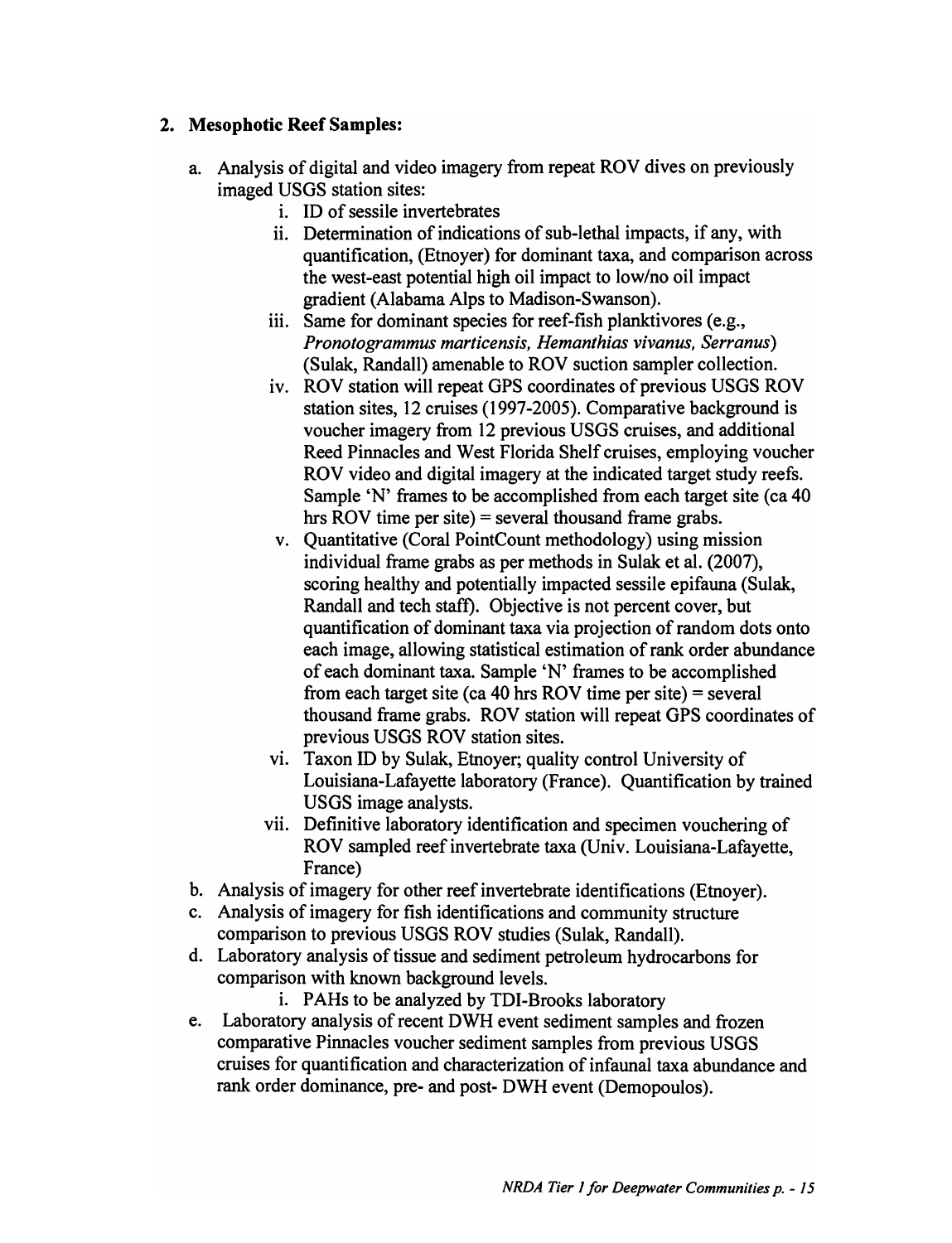- f. SPMD extraction to be accomplished by EST laboratories, hydrocarbon analyses to be accomplished by TDI-Brooks or other appropriate laboratories. SPMD hydrocarbon composition and concentration to be interpreted by Bargar, USGS.
- g. SPMD results interpretation (Bargar, USGS SESC, FL).

# E. Data Analysis and Reporting

- 1. Imagery, samples and data obtained from sampling cruises must be processed in a timely manner. Initial expectations are for an Interim Report product within nine (9) months from the end of the cruise. Some components will take longer to complete. The final report is targeted at 18 months initially. QAP information may be found in Appendix 5.
- 2. Unless otherwise agreed upon by the Trustees and BP, all samples will be sent to TDI Brooks Lab.
- 3. BP agrees that subsamples preserved for analyses proposed here, other than hydrocarbon analyses, will be conducted by separate labs as identified in this proposal. Samples for potential Tier 2 and Tier 3 analyses will be stored in the laboratory of Dr. Erik Cordes at Temple University (Deep coral study samples), or sent to TDI Brooks Laboratory or other appropriate laboratory (Pinnacles samples). Any Tier 2 or Tier 3 analyses are expressly not part of this plan.

### F. Data Sharing

Each laboratory shall simultaneously deliver raw data, including all necessary metadata, generated as part of this work plan as a Laboratory Analytical Data Package (LADP) to the trustee Data Management Team (DMT), the Louisiana Oil Spill Coordinator's Office (LOSCO) on behalf of the State of Louisiana and to ENTRIX (on behalf of BP). The electronic data deliverable (EDD) spreadsheet with pre-validated analytical results, which is a component of the complete LADP, will also be delivered to the secure FTP drop box maintained by the trustees' Data Management Team (DMT). Any preliminary data distributed to the DMT shall also be distributed to LOSCO and to ENTRIX. Thereafter, the DMT will validate and perform quality assurance/quality control *(QAlQC)*  procedures on the LADP consistent with the authorized Quality Assurance Project Plan, after which time the validated/QA/QC'd data shall be made available to all trustees and ENTRIX. Any questions raised on the validated/QA/QC results shall be handled per the procedures in the Quality Assurance Project Plan and the issue and results shall be distributed to all parties. In the interest of maintaining one consistent data set for use by all parties, only the validated/QA/QC'd data set released by the DMT shall be considered the consensus data set. The LADP shall not be released by the DMT, LOSCO, BP or ENTRIX prior to validation/QA/QC absent a showing of critical operational need. Should any party show a critical operational need for data prior to validation/ $QA/QC$ , any released data will be clearly marked "preliminary/unvalidated" and will be made available equally to all trustees and ENTRIX."

### G. Personnel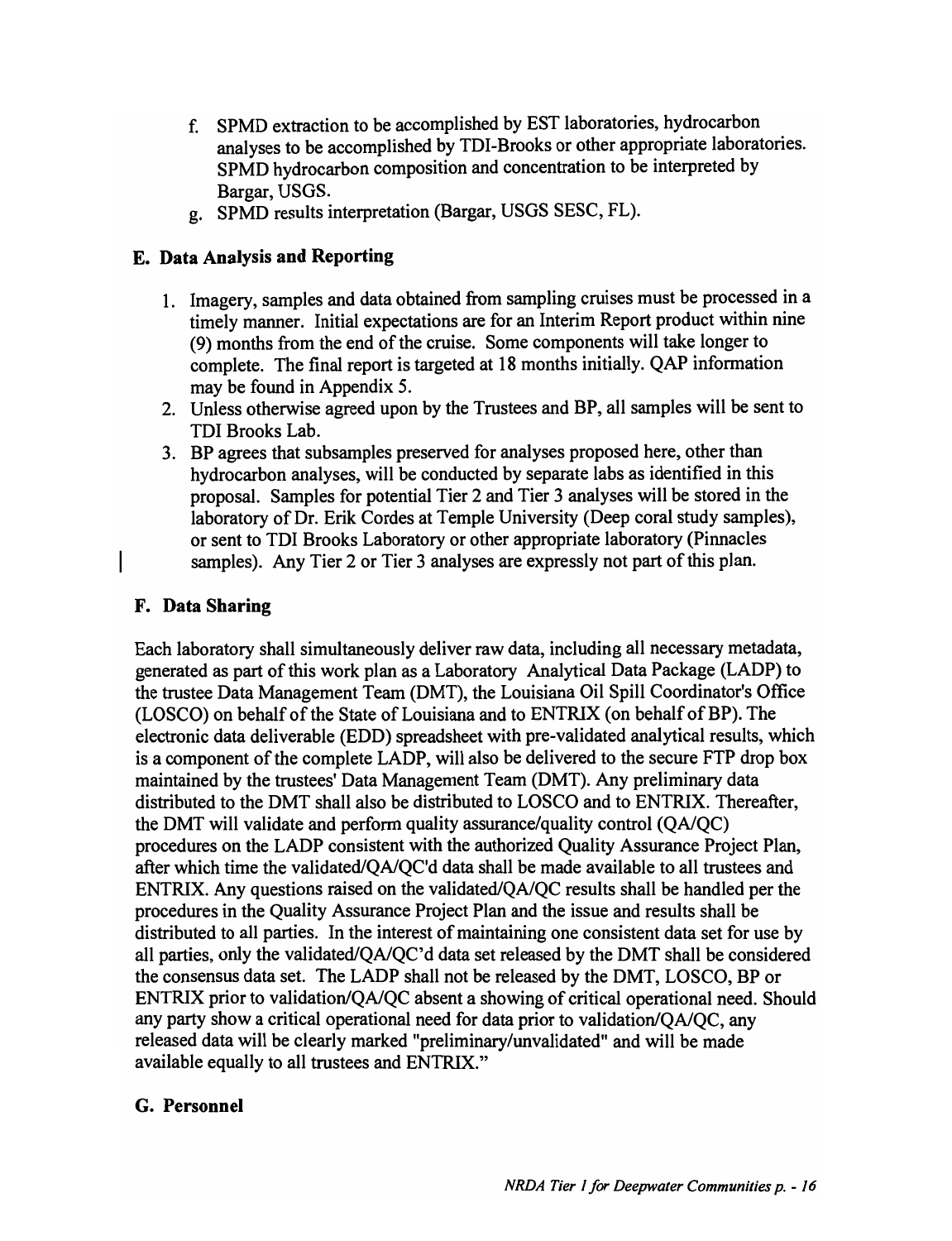### Lophelia and Chemo Site Component

Leg 1 will be co-led by A. Demopoulos (USGS) and C. Fisher (PSU) as co-chief scientists.

NOTE: All cruise participants are not listed at this time, only the leaders of the different efforts. We will need additional experienced personnel from each team to work together to accomplish all proposed work at sea with limited bunks. Each cruise will include room for an Entrix representative. The cruise will not be rescheduled, however, if no Entrix representative is able to take part.

| <b>Jim Brooks</b>   | <b>Bryan Texas</b>                                                     |
|---------------------|------------------------------------------------------------------------|
|                     | Project administration                                                 |
|                     | Hydrocarbon and dispersant analysis in tissues, sediments and<br>water |
| <b>Chuck Fisher</b> | Lead on deep habitat component and Photomosaics                        |
|                     | Pennsylvania State University                                          |
| Erik Cordes         | Oversight of collections and species identifications                   |
|                     | Assist with site selection and within site navigation                  |
|                     | <b>Temple University</b>                                               |
| Chris German        | Time series larval/Sediment traps                                      |
|                     | WHOI                                                                   |
| Tim Shank           | Analysis of species-specific macrofauna associates of corals:          |
|                     | WHOI                                                                   |
| Peter Etnoyer       | NOAA (NCCOS) octocoral assessment                                      |
| <b>Steve Ross</b>   | UNCW Collaboration with USGS, Fish identification                      |

Global Explorer Technical Crew (5 persons, Oceaneering Inc. DSSI, Plymouth, MA) Additional ROV pilot

Amanda Demopoulos Co-Lead on deep habitat component, benthic ecology, food webs USGS

### MESOPHOTIC SHELF-EDGE SITES LEG-2:

### USGS Scientists and Technicians:

| Lead on Pinnacle Leg, Pinnacles Fish ID and community structure                                                                           |
|-------------------------------------------------------------------------------------------------------------------------------------------|
| comparison to previous shelf-edge reef ROV missions.                                                                                      |
| Amanda Demopoulos Co-Lead on Pinnacle Leg - benthic ecology, food webs,                                                                   |
| trophodynamic analyses, and sediment infauna analyses.                                                                                    |
|                                                                                                                                           |
| Assisting biologists – benthos, sediments, tissue samples, data<br>collection and compilation, imagery back-up and duplication at<br>sea. |
|                                                                                                                                           |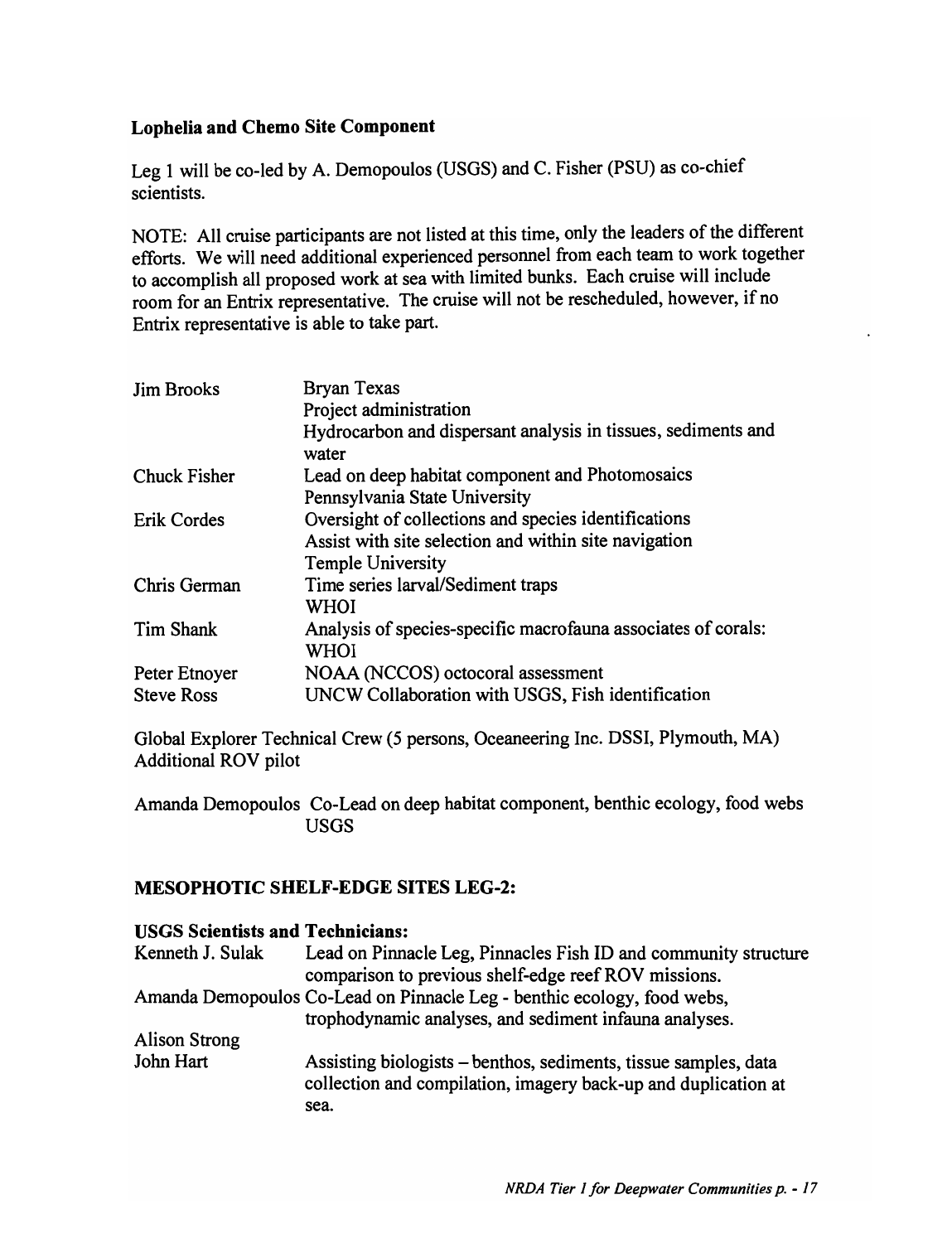| 2 Biotechnicians | Assisting with all tasks at sea, and in laboratory, including image<br>analysis, after appropriate training. |
|------------------|--------------------------------------------------------------------------------------------------------------|
|                  | Assisting biologist & oceanic gear specialist, surface-deployed                                              |
| Michael Randall  | sampling, gear technology, ROV operations assistant, scientific<br>crew safety officer.                      |
| Ursula Garfield  | GIS specialist (ROV track plotting, data consolidation and<br>mapping, GIS station and cruise mapping).      |

Pinnacles Study Collaborating Scientists & ROV Team (Bold = personnel sailing on  $Leg-2$ ):

| <b>Scott France</b> | University of Louisiana-Lafayette: Expert in undersea in situ and |
|---------------------|-------------------------------------------------------------------|
|                     | laboratory identification. Assessment of visible sub-lethal       |
|                     | condition effects in gorgonians and black corals.                 |
| Dennis Opresko      | Oak Ridge National Laboratory: Expert in laboratory               |
|                     | identification of black corals.                                   |
| Peter Etnoyer       | NOAA (NCCOS) octocoral assessment.                                |

Global Explorer Technical Crew (4 persons, Oceaneering Inc. DSSI, Plymouth, MA) with additional ROV pilot.

# G. Safety Plan

Principal investigators will obtain existing safety plans from research vessels chosen for operation and merge with any applicable University or participating organization practices. All well established safety protocols will be followed. MSDS hazardous materials sheets will be posted. USGS will provide formalin dispensing safety gear and spill neutralization kits. USGS will provide work PFDs and hardhats for USGS and academic collaborator personnel.

# H. Budget

# Draft summary attached. See Appendix 6.

# References

- Brooke S. and Schroeder W. W. 2007. State of deep coral ecosystems in the Gulf of Mexico region: Texas to the Florida Straits. In: Lumsden SE, Hourigan TF, Bruckner A W (eds.). The state of deep coral ecosystems of the United States. NOAA Tech Memo NOS-CRCP-3, Silver Spring, MD.
- Continental Shelf Associates, Inc. and Texas A&M University, Geochemical and Environmental Research Group. 2001. Mississippi! Alabama Pinnacle Trend Ecosystem Monitoring, Final Synthesis Report. U.S. Department of the Interior, Geological Survey, Biological Resources Division, USGS BSR 2001-0007 and Minerals Management Service, Gulf of Mexico Regions, New Orleans, LA, OCS Study MMS 2001-080. 415 pp +apps.

http://www.gomr.mms.gov/PI/PDFImages/ESPIS/3/3136.pdf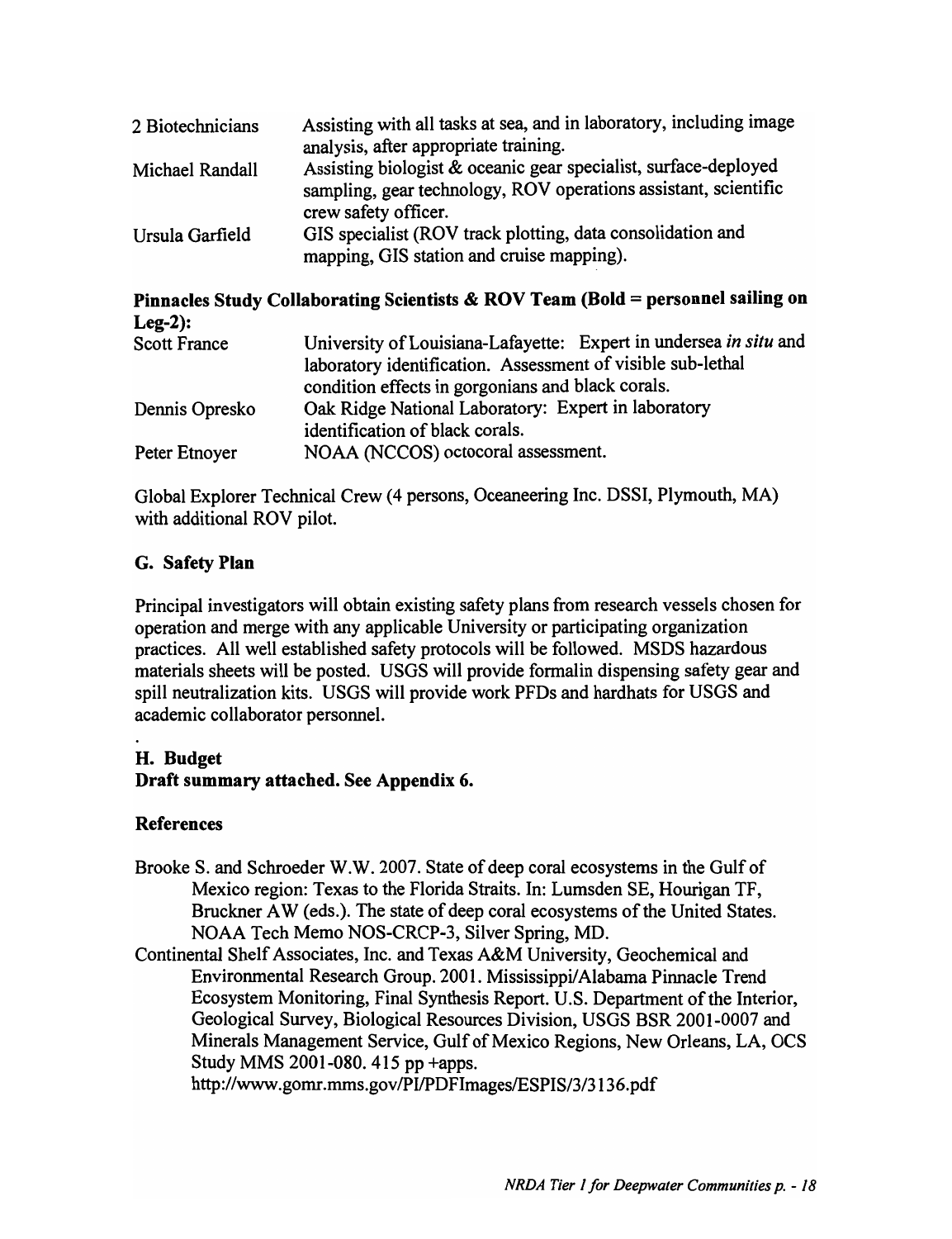- CSA International, Inc. 2007. Characterization of Northern Gulf of Mexico deepwater hard bottom communities with emphasis on *Lophelia* coral. U.S. Department of the Interior, Minerals Management Service, Gulf of Mexico OCS Region, New Orleans, LA. OCS Study MMS 2007-044.169 pp. + app. http://www.gomr.mms.gov/PI/PDFImages/ESPIS/4/4264.pdf
- Fisher, C.R., Roberts, H.H., Cordes, E.E., Bernard, B., 2007. Cold seeps and associated communities of the Gulf of Mexico. *Oceanography* 20, 118-129.
- Gallaway, Benny J. (Ed.). 1988. Northern Gulf of Mexico Continental Slope Study, Final Report: Year 4. Volume II: Synthesis Report. Final report submitted to the Minerals Management Service, New Orleans, LA. Contract No. 14-12-0001- 30212. OCS StudylM MS 88-0053. 378 pp. http://www.gomr.mms.gov/PI/PDFImages/ESPIS/3/3696.pdf
- Gardner, J.V., KJ. Sulak, P. Dartnell, L. Hellequin, B. Calder, and L.A Mayer. 2000. Cruise Report RV Ocean Surveyor Cruise 01-00-GM. The Bathymetry and acoustic backscatter of the Pinnacles area, northern Gulf of Mexico May 23, through June 10 2000. U.S. Geological Survey Open-File Report 00-350, 36 pp. http://geopubs.wr.usgs.gov/open-file/ofOO-350.
- Gardner, J.V., P. Dartnell, KJ. Sulak, B. Calder, and L. Hellequin. 2001. Physiography and late Quaternary-Holocene processes of the northeastern Gulf of Mexico outer continental shelf off Mississippi and Alabama. Gulf of Mexico Sci. 19(2): 132- 157.
- Gardner, J.V., P. Dartnell, and K.J. Sulak. 2002a. Multibeam mapping of the Pinnacle region, Gulf of Mexico. U.S. Geological Survey Open-File Report 02-006, http://geopubs.wr.usgs.gov/open-file/of02-006/
- Gardner, J. V., P. Dartnell, and K. J. Sulak. 2002b. Multibeam mapping of the West Florida Shelf, Gulf of Mexico. U.S. Geological Survey Open-File Report OF02-5, CD-ROM; online at http://geopubs.wr.usgs.gov/openfile/of02-5.
- MacDonald, I .R., W.W. Schroeder, and J.M. Brooks. 1995. Chemosynthetic Ecosystems Studies Final Report. Prepared by Geochemical and Environmental Research Group. U.S. Dept. of the Interior, Minerals Mgmt. Service, Gulf of Mexico OCS Region, New Orleans, LA. OCS Study MMS 95-0023 . 338 pp. http://www.gomr.mms.gov/PI/PDFImages/ESPIS/3/3323.pdf
- MacDonald, I.R., ed. 2002. Stability and Change in Gulf of Mexico Chemosynthetic Communities. Volume II: Technical Report. Prepared by the Geochemical and Environmental Research Group, Texas A&M University. U.S. Dept. of the Interior, Minerals Mgmt. Service, Gulf of Mexico OCS Region, New Orleans, LA. OCS Study MMS 2002-036. 456 pp.
	- http://www.gomr.mms.gov/PI/PDFImages/ESPIS/3/3072.pdf
- Moore, D.R. and H.R. Bullis, Jr. 1960. A deep-water coral reef in the Gulf of Mexico. Bull. Mar. Sci. 10(1):125-128.
- Roark, E., Guilderson, T., Dunbar, R., Fallon, S., & Mucciarone, D. (2009). Extreme longevity in proteinaceous deep-sea corals *Proceedings of the National Academy of Sciences* DOl: 10.1073/pnas.0810875106
- Rowe, G.T. and M.C. Kennicutt II, eds. 2009. Northern Gulf of Mexico continental slope habitats and benthic ecology study: Final report. U.S. Dept. of the Interior, Minerals Management. Service, Gulf of Mexico OCS Region, New Orleans, LA.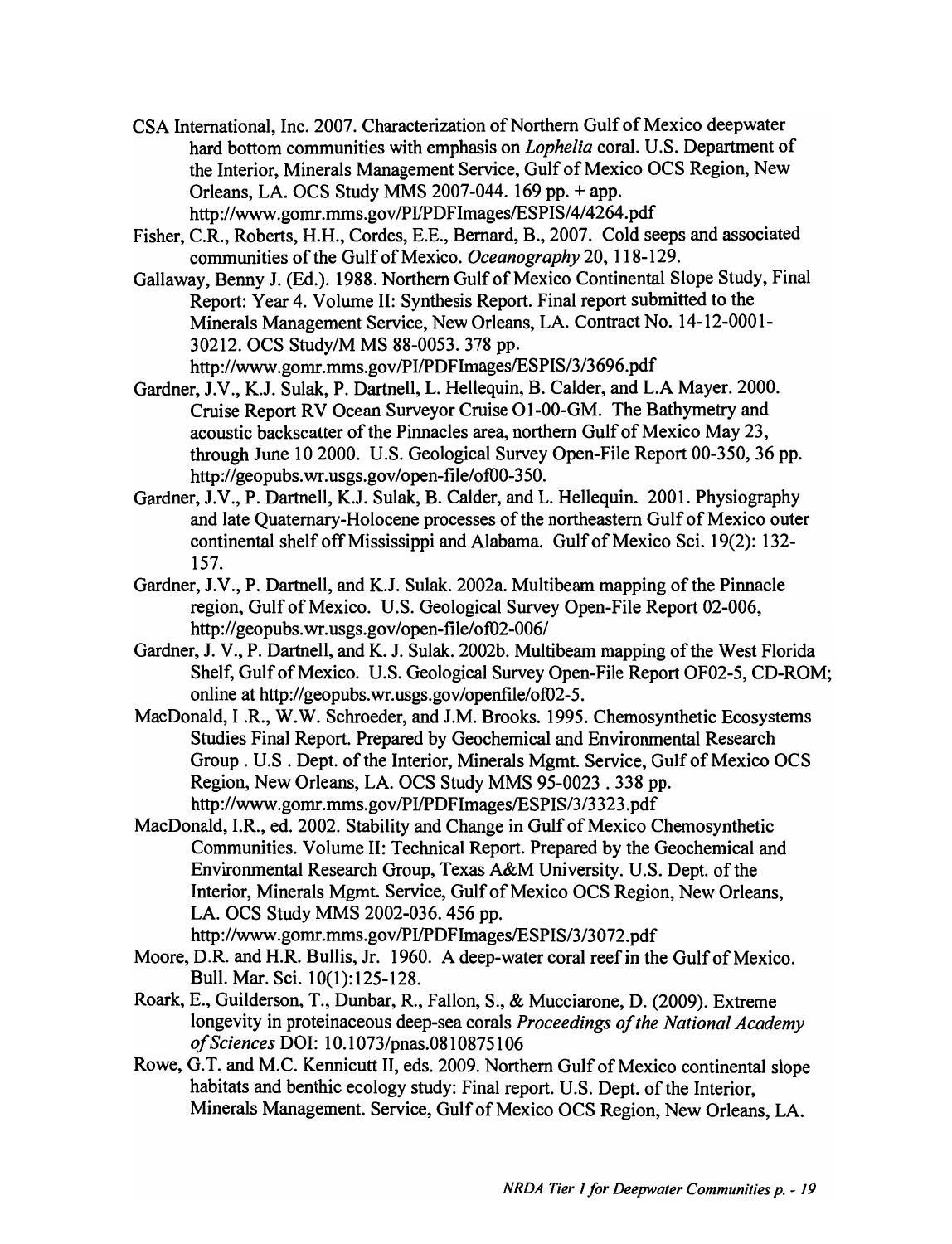OCS Study MMS 2009-039. 456 pp.

http://www.gomr.mms.gov/PI/PDFImages/ESPIS/4/4842.pdf

- Moore, D.R. and H.R. Bullis, Jr. 1960. A deep-water coral reef in the Gulf of Mexico. Bull. Mar. Sci. 10(1):125-128.
- Roark, E., Guilderson, T., Dunbar, R., Fallon, S., & Mucciarone, D. (2009). Extreme longevity in proteinaceous deep-sea corals *Proceedings of the National Academy of Sciences* DOl: 10.1073/pnas.0810875106
- Sulak, K. J., M. T. Randall, K. E. Luke, A. D. Norem, and J. M. Miller (Eds.). 2008. Characterization of Northern Gulf of Mexico Deepwater Hard Bottom Communities with Emphasis on *Lophelia* Coral - *Lophelia* Reef Megafaunal Community Structure, Biotopes, Genetics, Microbial Ecology, and Geology. USGS Open-File Report 2008-1148; OCS Study MMS 2008-015, 8 Chapters, pp., 8 Master Appendices (incl. Interactive Dive Track DVD).
- Sulak, K. J., J. Berg, M. Randall, G. D. Dennis III, and R. A. Brooks. 2010. Dual-Carbon Sources Fuel the Deep Reef Community, a Stable Isotope Investigation. Proceedings of the 11<sup>th</sup> International Coral Reef Symposium, Ft. Lauderdale, Florida, 7-11 July 2008, pp 890-894.
- Weaver, D.C., G.D. Dennis, and KJ. Sulak. 2002. Community structure and trophic ecology of fishes on the Pinnacles Reef Tract. Biological Sciences Report, USGS BSR 2001-0008, OCS Study MMS 2002-034,168 pp.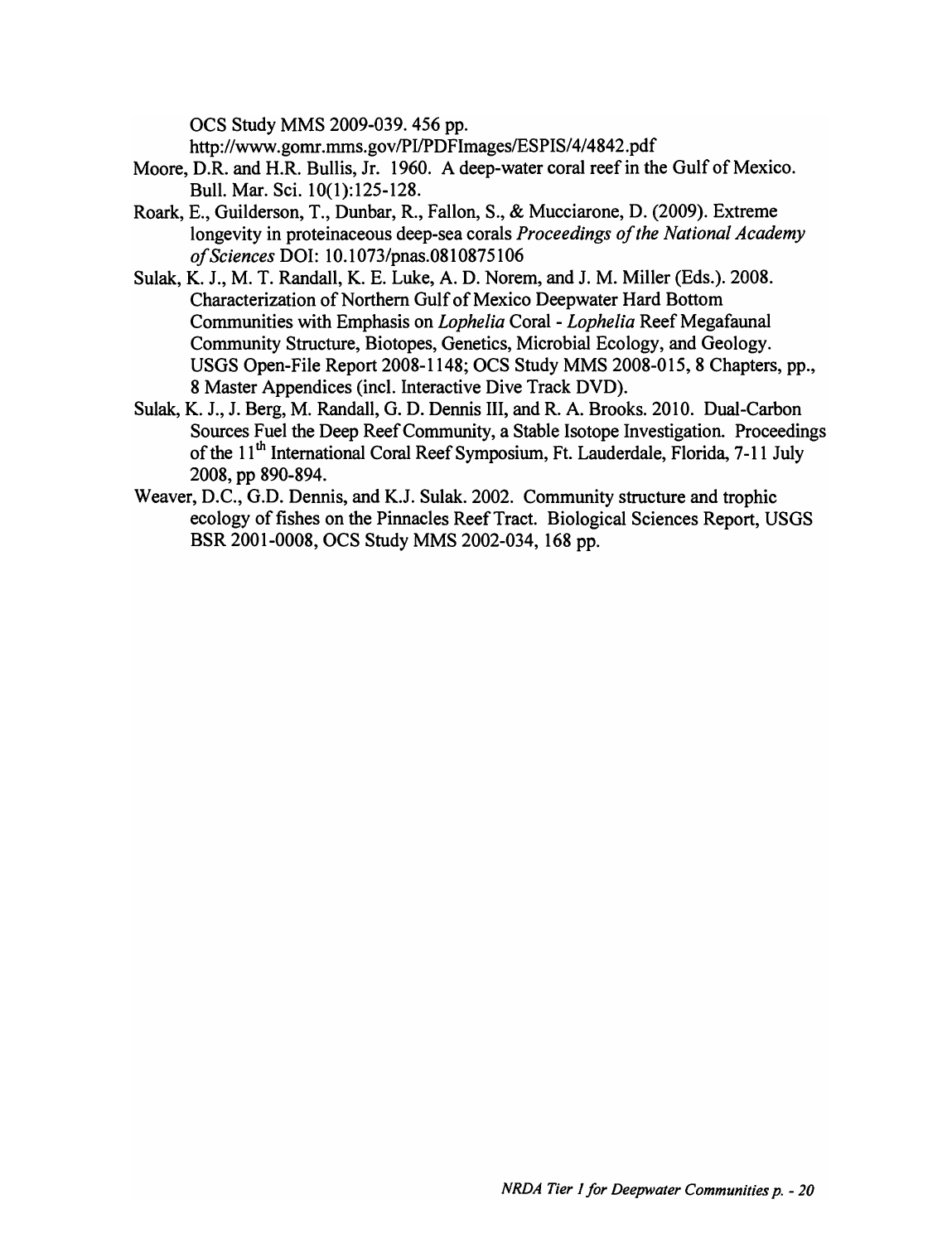#### Appendix 1. Additional References Added After ENTRIX/BP Review

- Baker, M. C., Ramirez-Llodra, E. Tyler, P. A., German, C. R., Boetius, A., Cordes, E., Dubilier, N., Fisher, C. R., Levin, L., Metaxas, A., Rowden, R., Santos, R. S., Shank, R., Van Dover, C., Young, C., and A. Warén. Biogeography, Ecology and Vulnerability of Chemosynthetic Ecosystems in the Deep Sea. Accepted for publication PLoS One 5/10
- Becker, E. L., E. E. Cordes, S. A. Macko and C. R. Fisher. 2009. Importance of seep primary production to *Lophelia pertusa* and associated fauna in the Gulf of Mexico. Deep Sea Res. I 56: 786-800.
- Becker, E. L., R. W. Lee, S. A. Macko, and C. R. Fisher. Stable carbon and nitrogen isotopic compositions of hydrocarbon seep bivalves on the lower continental slope of the Gulf of Mexico. Accepted for publication. Deep Sea Res. II 11/09.
- Brooks, J. M., M. C. Kennicutt II, R. R. Bidigare, T. L. Wade, E. N. Powell G. J. Denoux, R. R. Fay, J. J. Childress, C. R. Fisher, I. Rossman and G. Boland. 1987. Hydrates, oil seepage, and chemosynthetic ecosystems on the Gulf of Mexico Slope: An update. Eos Trans. AGU, 68: 498-499.
- Brooks, J. M., M. C. Kennicutt, C. R. Fisher, S. K. Macko, K. Cole, J. J. Childress, R. R. Bidigare and R. Vetter. 1987. Deep-Sea hydrocarbon seep communities; Evidence of energy and nutritional carbon sources. Science, 238: 1138-1142.
- Cary, S. C., C. R. Fisher, and H. Felbeck. 1988. Mussel growth supported by methane as sole carbon and energy source. Science, 240: 78-80.
- Childress, J. J., C. R. Fisher, J. M. Brooks, M. C. Kennicutt II, R. Bidigare, and A. E. Anderson. 1986. A methanotrophic marine molluscan symbiosis: Mussels fueled by gas. Science, 233: 1306-1308.
- Childress, J. J. and C. R. Fisher. 1988. Energy and carbon sources for endosymbioses between bacteria and marine invertebrates. NOAA Symp. Series for Undersea Research, 6 (2).
- Cordes, E. E., D. C. Bergquist, M. L. Redding, and C. R. Fisher. 2007. Growth of *Seepiophila jonesi:* a second species of long-lived tubeworm. Mar. Ecol. 28: 160 -168.
- Cordes, E. E., S. L. Carney, S. Hourdez, R. Carney, J. M. Brooks,and C. R. Fisher. 2007. Cold seeps of the deep Gulf of Mexico: Community structure and biogeographic comparisons to Atlantic and Caribbean seep communities. Deep-Sea Res. 154: 637- 653.
- Cordes, E. E., M. McGinley, E. Podowski, E. L. Becker, S. Lessard-Pilon, S. T. Viada and C. R. Fisher. 2008. Coral communities of the deep Gulf of Mexico. Deep Sea Res. I. 55:777-787.
- Cordes, E. E., D. C. Bergquist, and C. R. Fisher. 2009. Macroecology of Gulf of Mexico cold seeps. Ann. Rev. Mar. Sci. 1: 143-168.
- Cordes, E. E., E. L. Becker, S. Hourdez, and C. R. Fisher. Influence of foundation species, depth, and location on biodiversity and structure of cold seep macrofaunal communities on the lower slope of the Gulf of Mexico. Accepted for publication. Deep Sea Res. II 11/09.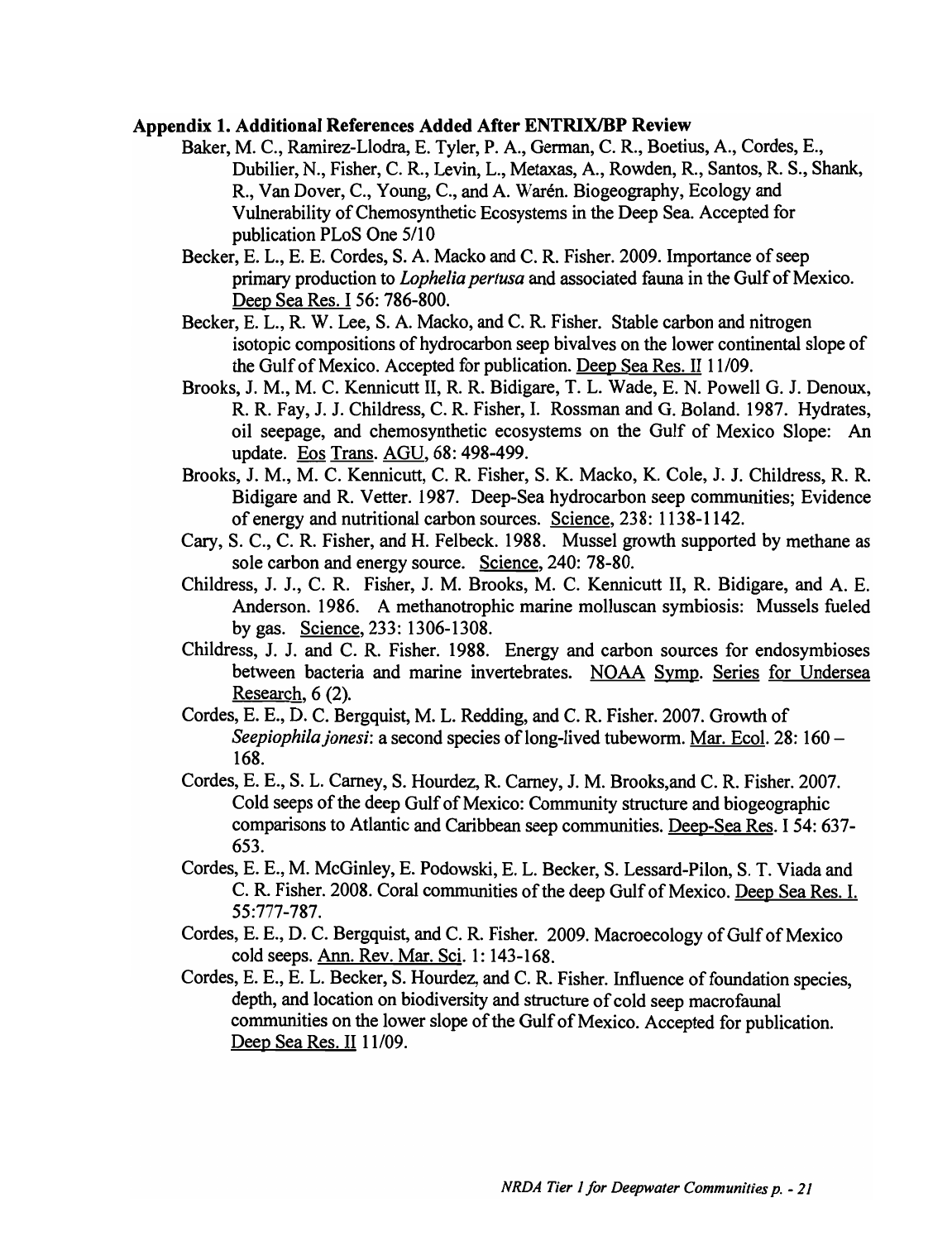- Cordes, E. E., E. L. Becker, and C. R. Fisher. Temporal shift in nutrient input to cold-seep food webs revealed by stable-isotope signatures of associated communities. Accepted for publication. Limnol. Ocean. 3/10
- Dattaupta, S., M. A. Arthur, G. Telesnicki, and C. R. Fisher. 2008. Modification of sediment geochemistry by the hydrocarbon seep tubeworm *Lamellibrachia luymesi:*  A combined empirical and modeling approach. Geochem. Cos. Acta. 72: 2298-2315.
- Duperron, S, M. Sibuet, B. J. MacGregor, M. M. Kuypers, C. R. Fisher, and N. Dublier. 2007. Diversity, relative abundance and metabolic potential of bacterial endosymbionts in three *Bathymodiolus* mussel species from cold seeps in the Gulf of Mexico. Environ. Micro. 9; 1423-1438.
- Fisher, CR., H. Roberts, E. Cordes, and B. Bernard. 2007. Cold seeps and associated communities of the Gulf of Mexico. Oceanography  $20-4$ :  $68-79$ .
- Lessard-Pilon, S. A., M. D. Porter, E. E. Cordes, I. MacDonald, and C. R. Fisher. Community composition and temporal change at deep Gulf of Mexico cold seeps. Accepted Deep Sea Research II 12/09.
- Roberts, H. H., C. R. Fisher, B. Bernard, J. M. Brooks, M. Bright, R. S. Carney, E. E. Cordes, S. Hourdez, J. L. Hunt, Jr., S. B. Joye, I. R. MacDonald, C. Morrison, K. Nelson, V. Samarkin, W. Shedd, E. Becker, M. Bernier, G. Boland, M. Bowles, L. Goehring, M. Kupehik, S. Lessard-Pilon, H. Niemann, C. Petersen, J. Potter, and G. Telesnicki. 2007. ALVIN Explores the Deep Northern Gulf of Mexico Slope. EOS, Trans. Am. Geophys. U. 88: 341-342.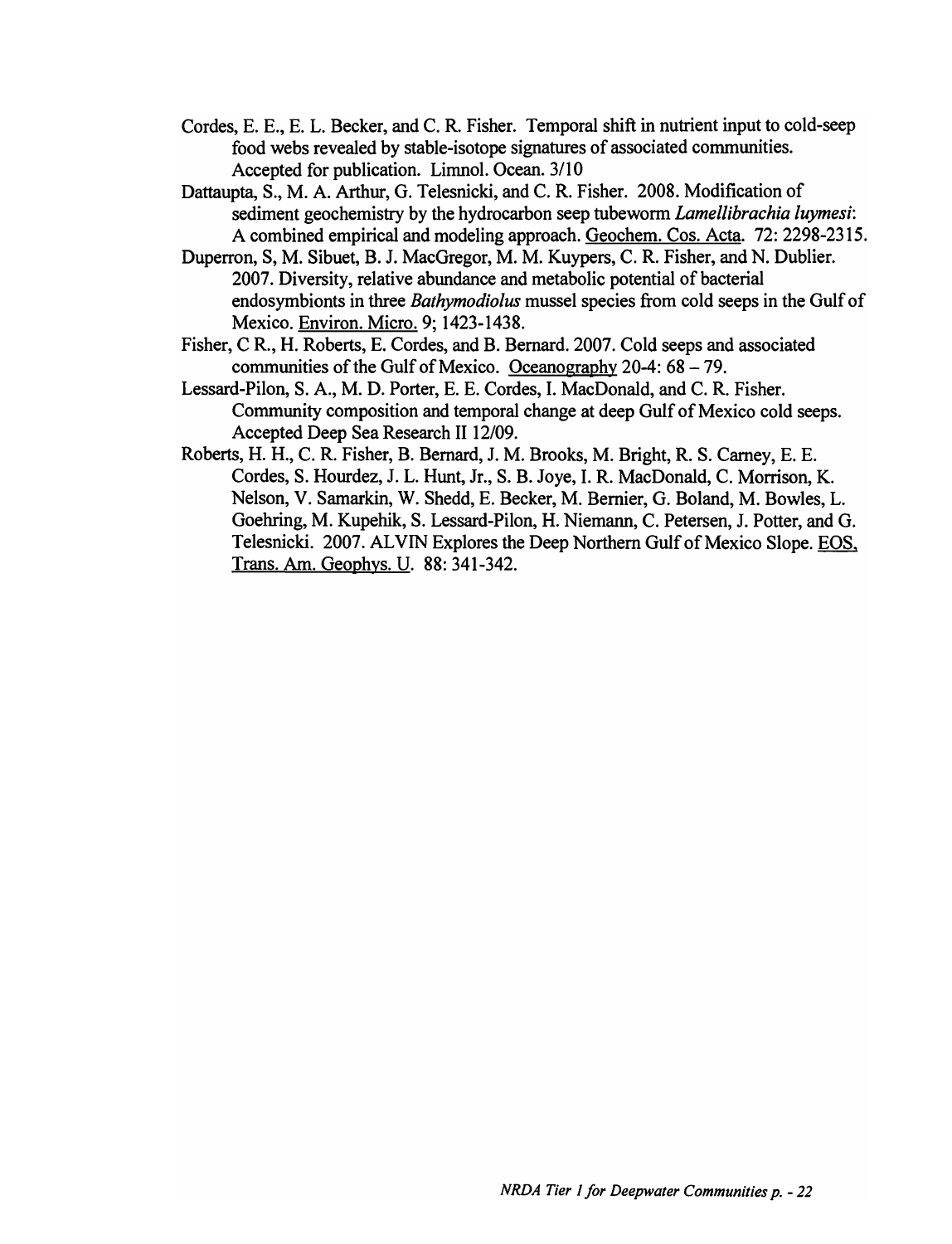### **Appendix 2. Photos and Maps**



Photo 1. *Lophelia pertusa* reef at 420 m depth **in** Viosca Knoll 826.



Photo 2. Chemosynthetic tubeworm communities at 525 m depth in the Green Canyon lease area.



Photo 3. A temperature probe deployed in 2009 **on** the *Lophelia* reef at 400 m depth in Viosca Knoll 906. Also in the image are two large basket stars, and three different color morphs of black coral growing on the coral rubble.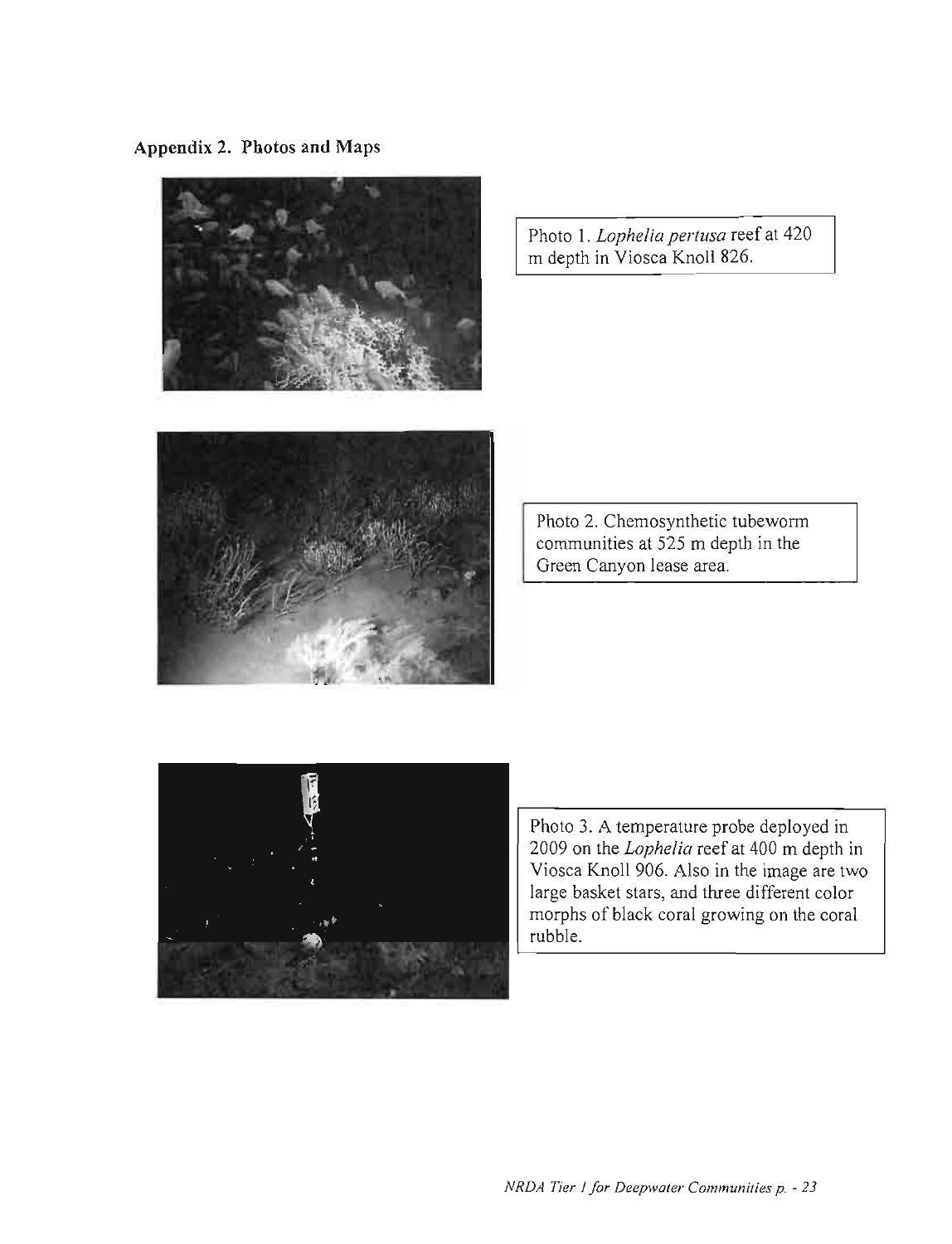

Photo 4. Shelf-edge mesophotic community with optionally hermatypic/ahermatypic hardcoral (cf. *Madracis-Oculina)* and planktivorous serranid fishes - ROV image from USGS shelf-edge cruise, ca 70 m depth.



Photo 5. Mesophotic community of soft corals (gorgonians *Madracis-Oculina)*  and planktivorous fishes - ROV image from USGS shelf-edge cruise, ca 70 m depth.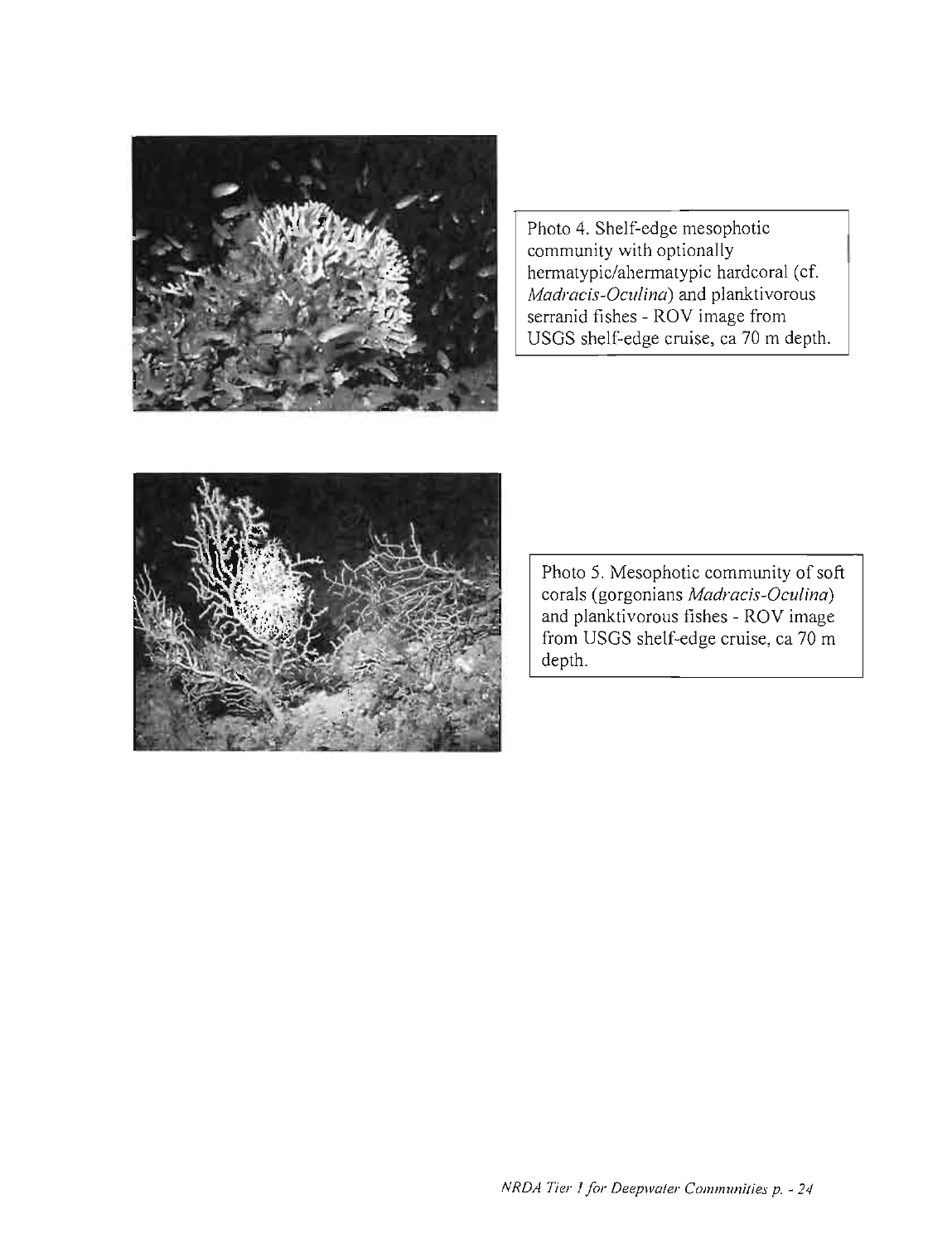

Northeastern Gulf of Mexico showing approximate study site locations for proposed USGS Pinnacles Leg-2 investigation of oil impacts, if any, upon shelf-edge mesophotic reefs. Key: Green dot  $=$  location of DWH wellhead site; blue triangles = USGS Pinnacles study reefs, 1997-2005; A, C, D = proposed 2010 Pinnacle study sites and West

Florida comparative study site;  $B = Leg-1$  Lophelia reefs; light tan colored area = 29 April tol2 May surface distribution of the oil spill from NOAA online reports.

Map. 2. Eastern and Central GOM showing prominent shelfedge reef features. Blue triangles at 'D' indicate locations of comparative Madison-Swanson and Coral Trees West Florida deep reefs.





Map. 3. Leg-2 Mesophotic shelfedge reef study sites (A, C, D) in relation of commercial online interpreted spread of surface oil (dark gray-green color), 21 May satellite interpreted imagery.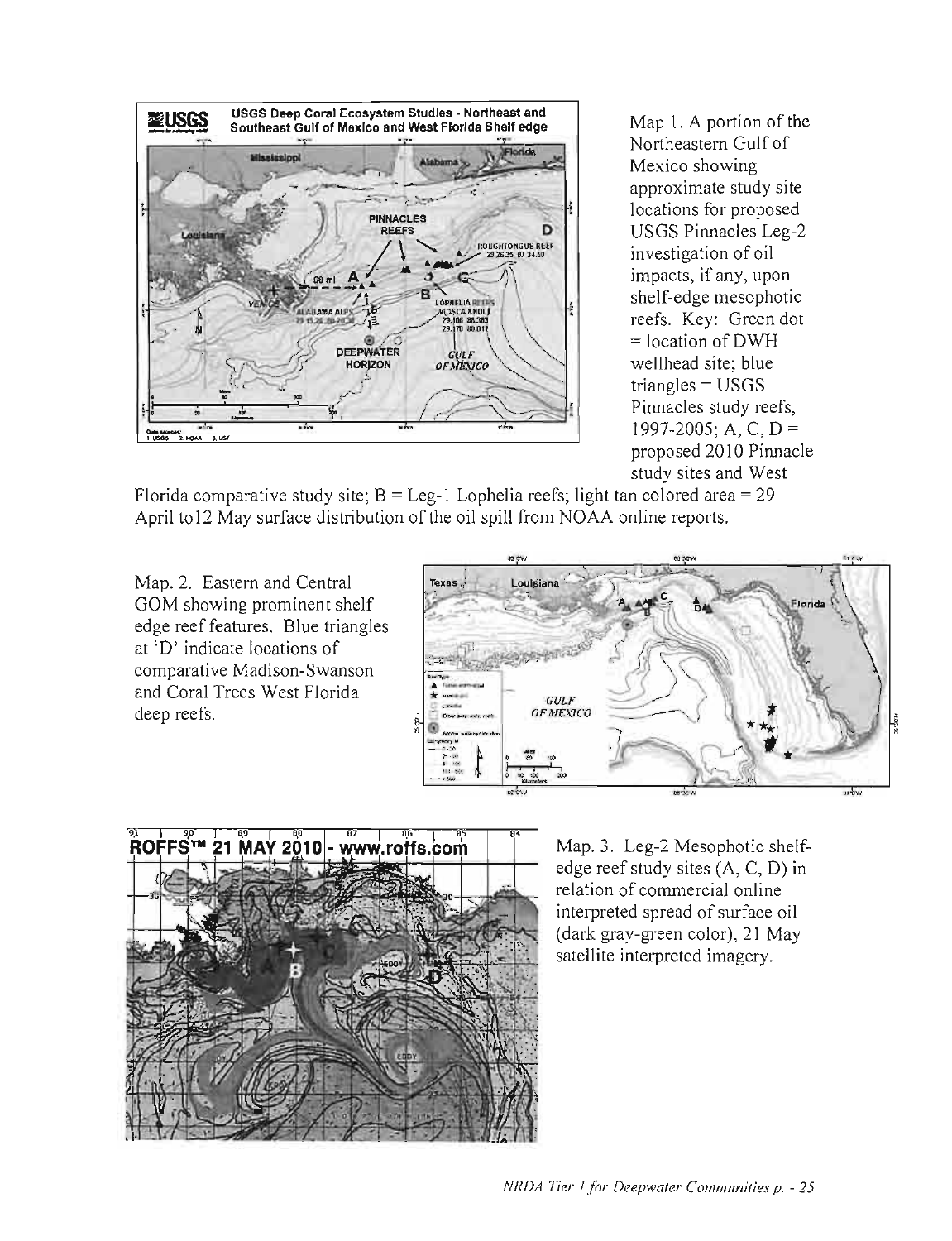Map 4. Deep water sites with significant coral communities recently visited by submersible or ROV in the Gulf of Mexico below 300m depth. The two closest sites to the north of the Deepwater Horizon location are VK906 and VK826.



Map 5. Well surveyed high-density chemosynthetic cold-seep communities in the Gulf of Mexico.

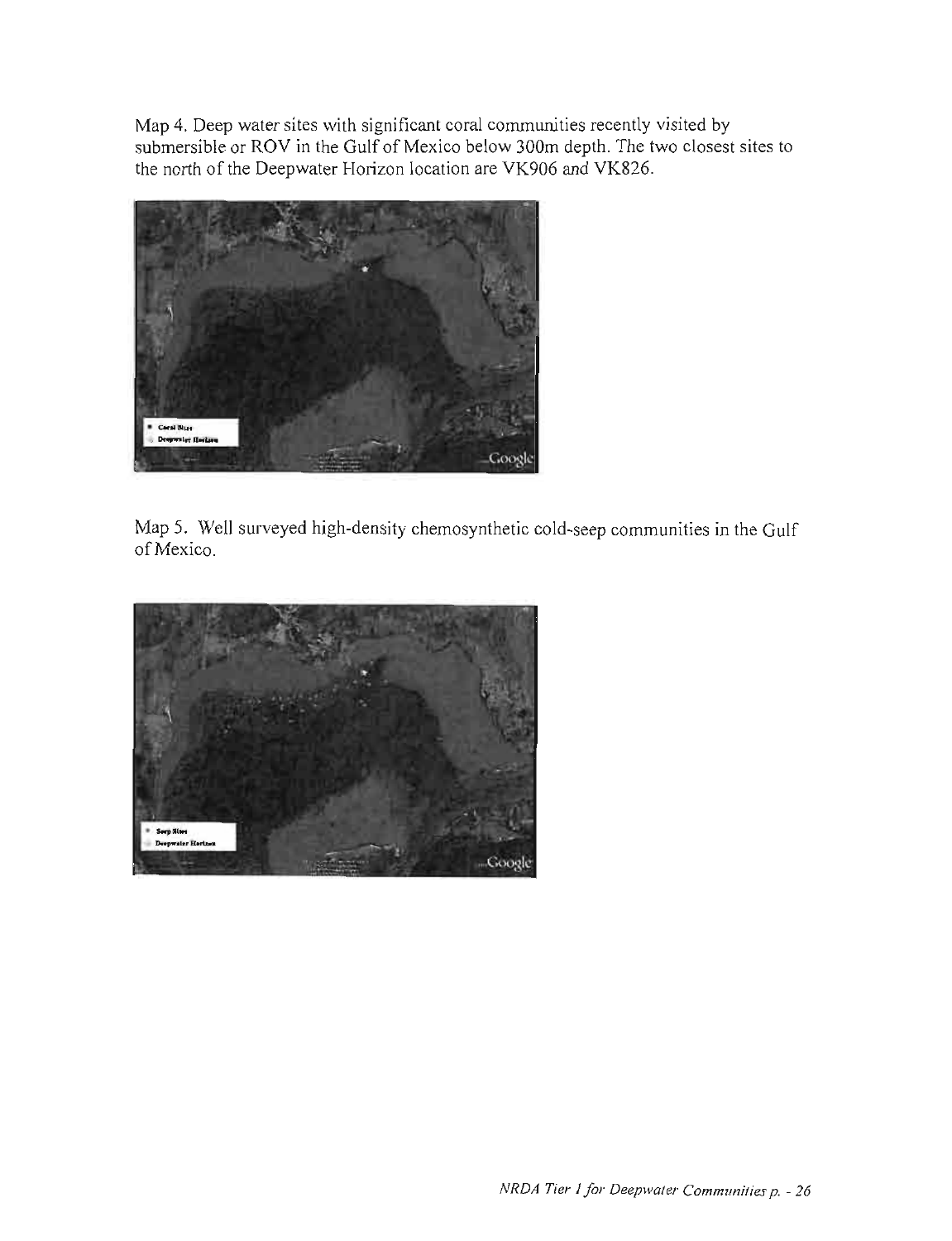Map 6. Target study reefs along the shelf edge in the northern Gulf of Mexico based on 12 previous USGS Pinnacles and NEGOM cruises. Locations and 'N' for ROV stations and sediment box grabs are indicated.

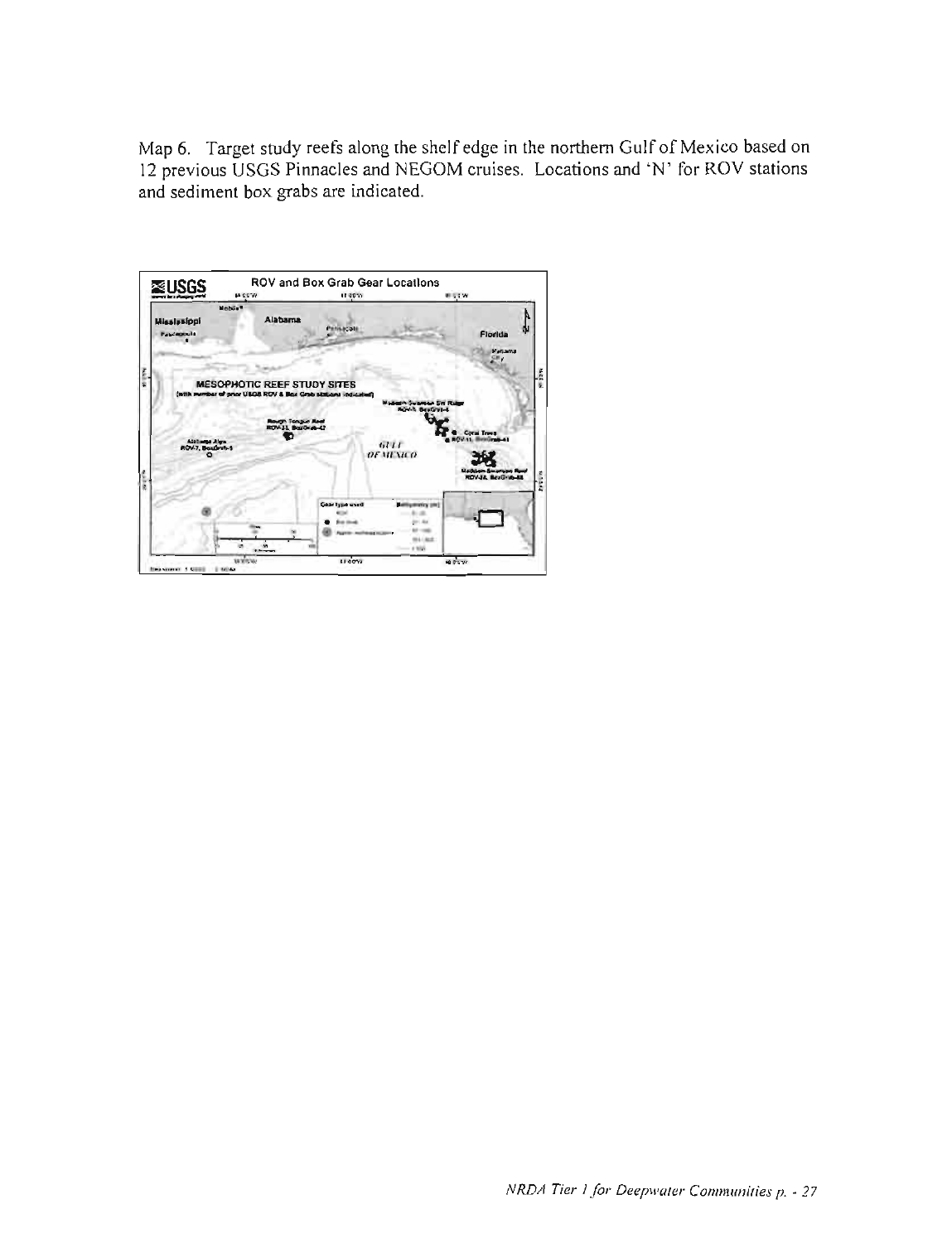# Appendix 3. NOAA Ship Assets Available for Deepwater Horizon Sampling

N.B. *Fisheries sonars* are designed to detect targets up in the water column (including some capability to detect oil, but much is unknown about this), while *bathymetric sonars*  are designed to detect and map bottom features.

| <b>Ship</b>     | Primary<br><b>Mission</b>                  | ETA for<br>DWH work?                                                              | Sonar type                                                                                                                                                          | <b>Max sampling</b><br>depth*                                 | Other<br>relevant<br>capabilities                                                                | <b>Endurance</b><br>/Science<br><b>Bunks</b> |
|-----------------|--------------------------------------------|-----------------------------------------------------------------------------------|---------------------------------------------------------------------------------------------------------------------------------------------------------------------|---------------------------------------------------------------|--------------------------------------------------------------------------------------------------|----------------------------------------------|
| <b>Pisces</b>   | <b>Fisheries</b><br>/ecosystem<br>research | 5/24<br>(Monday)<br>(completing<br>repair period)                                 | Simrad ES-60 Echo<br>Sounder $(2)$ :<br>50/200kHz, Simrad<br>$EK-60(4)$ :<br>18/38/120/200 kHz<br>Single beam<br>fisheries, Simrad<br>ME-70 multi beam<br>fisheries | 2,100m (CTD)<br>4,300m<br>(oceanographic)                     | CTD, water<br>sampling<br>rosette, ADCP,<br>midwater and<br>bottom trawl.                        | 33 days/16<br><b>bunks</b><br>Water: 7 days  |
| Nancy<br>Foster | Ecosystem<br>research                      | Four days<br>from tasking<br>(divert from<br>Grays Reef<br><b>NMS</b><br>mission) | Simrad EM 1002,<br>95kHz and Reson<br>7125, 200/400 kHz<br>Single and Multi<br>beam bathymetric,<br>Simrad EK60                                                     | 2,100m (CTD)<br>900m (towed<br>net/instrument)<br>5,000m wire | CTD, water<br>sampling<br>rosette, ADCP,<br>extensive<br>small boat and<br>diving<br>cabilities. | 14 days/15<br>bunks<br>Water: 14<br>days     |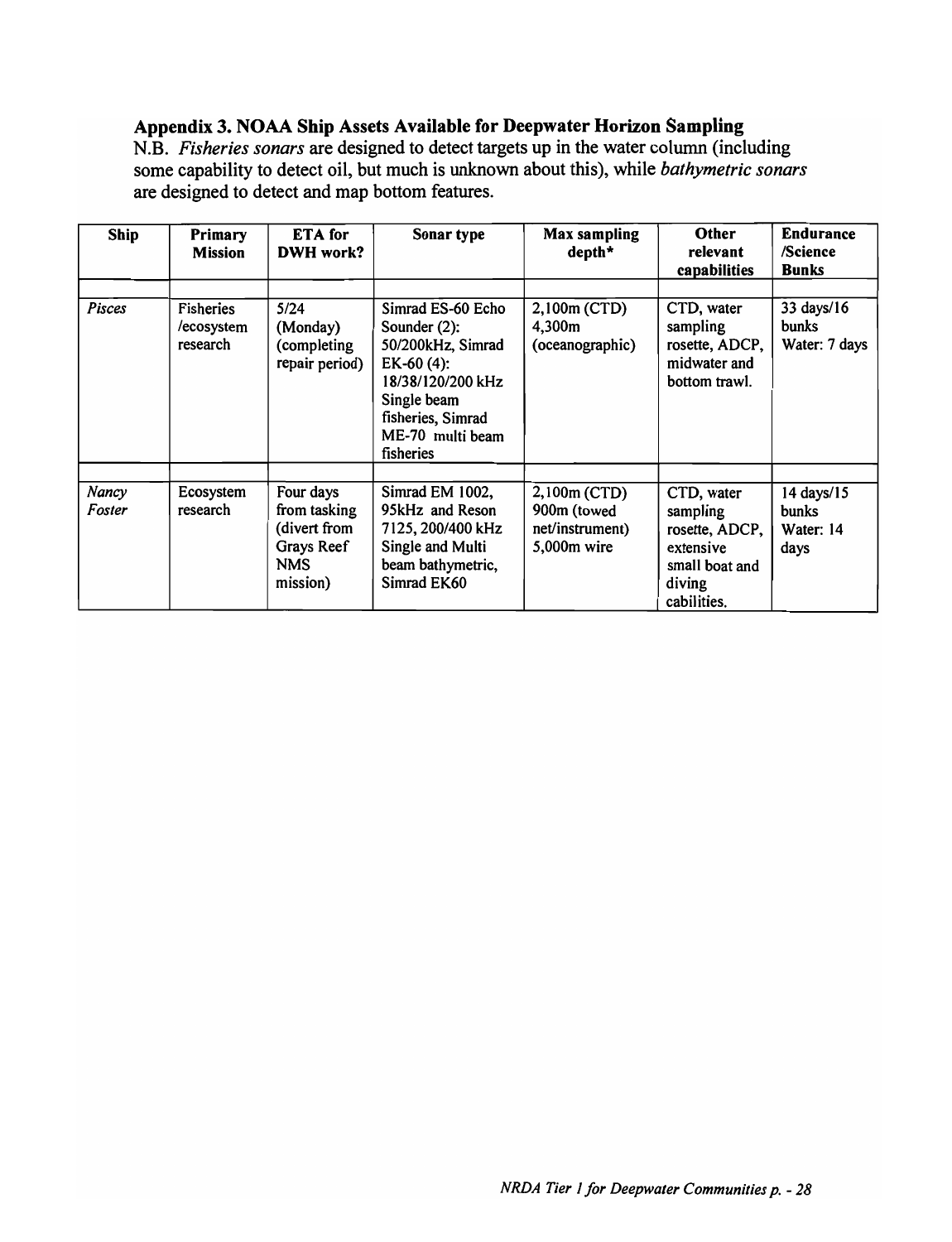| <b>Cruise Dates</b>                |                     |                     |
|------------------------------------|---------------------|---------------------|
| July 14 - August 3                 |                     |                     |
| \$ in thousands                    |                     | <b>Nancy Foster</b> |
|                                    | <b>DAS</b>          | 19                  |
| Day at Sea Costs                   |                     |                     |
| <b>WM Salaries</b>                 |                     | 35,476              |
| <b>Wage Marine Overtime</b>        |                     | 60,211              |
| <b>Employer Surcharge - 31%</b>    |                     | 10,998              |
| <b>NOAA Corps Officer Salaries</b> |                     | 15,182              |
| <b>NC Special Pay/Benefits</b>     |                     | 6,983               |
| Maintenance surcharge              |                     | 118,750             |
| Food/Supplies/Services             |                     | 58,824              |
| Fuel (\$2.50/gal)                  |                     | 47,500              |
| <b>MOC Shoreside Support</b>       |                     |                     |
| (112.3%) of WM and NOAA            |                     |                     |
| <b>Corps Labor costs</b>           |                     | 56,889              |
| <b>Subtotal</b>                    |                     | 410,813             |
|                                    | <b>Staging Days</b> | 3                   |
| <b>Staging/De-staging Costs</b>    |                     |                     |
| <b>WM Salaries</b>                 |                     | 5,602               |
| <b>Wage Marine Overtime</b>        |                     | 4,470               |
| <b>Employer Surcharge - 31%</b>    |                     | 1,736               |
| <b>NOAA Corps Officer Salaries</b> |                     | 2,397               |
| <b>NC Special Pay/Benefits</b>     |                     | 1,103               |
| Maintenance surcharge              |                     |                     |
| Food/Supplies/Services             |                     | 380                 |
| Fuel (\$2.50/gal)                  |                     |                     |
| <b>MOC Shoreside Support</b>       |                     |                     |
| (112.3%) of WM and NOAA            |                     |                     |
| <b>Corps Labor costs</b>           |                     | 8,983               |
| <b>Subtotal</b>                    |                     | 24,670              |
| <b>One Time Costs</b>              |                     |                     |
| <b>Subtotal One Time Cost</b>      |                     |                     |
| <b>Total Costs</b>                 |                     | 435,483             |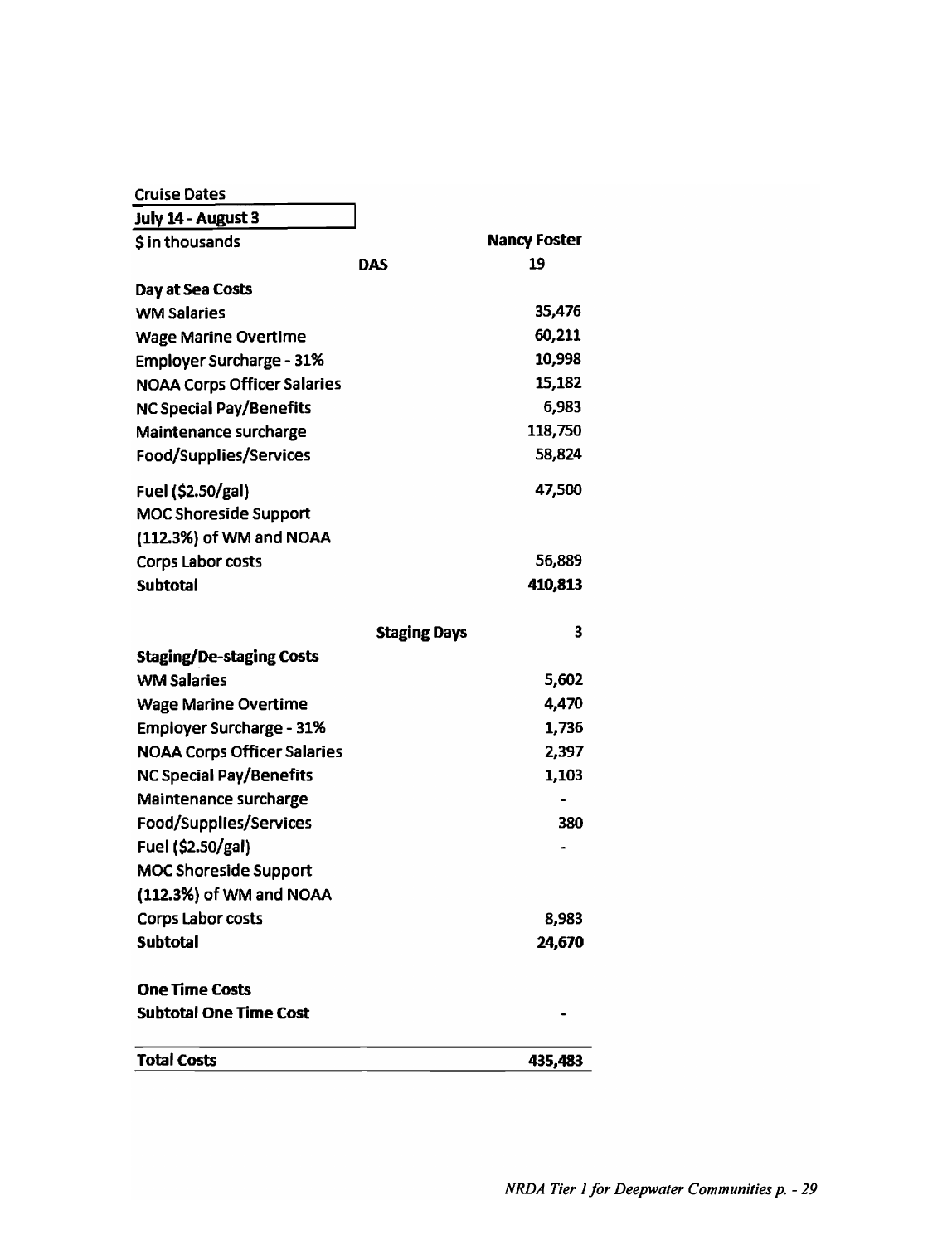# **Appendix 4. Specifications for ROY Global Explorer**



The Max Rover Mk III "Global Explorer" is a deep water remotely operated vehicle system for survey, science and recovery operations. The ROV is configured with an extensive array of cameras and lights, oceanographic sensors, marine sampling equipment, navigation and recovery aids, and tools. And it provides the power and agility to precisely maneuver and hover. The entire system, including a winch, operator consoles and all the support equipment, is the most highly mobile system available with this capability and can be rapidly and cost efficiently transported by air carrier.

#### Cameras

HDTV camera 720p 12x zoom Super dynamic wide angle color TV 3-chip wide angle DSPL miniature LED color TV Digital photo and laser scaler

#### Lights

Two to eight 150-watt HID

Two 150-watt quartz halogen

#### Sonar

Digital scanning Altimeter

#### Propulsion and Power

2 vertical thrusters

4 horizontal thrusters

#### Manipulator

5 function hydraulic Soft line cutter Wire rope cutter Sample basket Up to 6 spare hydraulic functions

#### Science Payload

12-position, 2.5-gallon sample carousel 55-gpm jet pump, flow or suction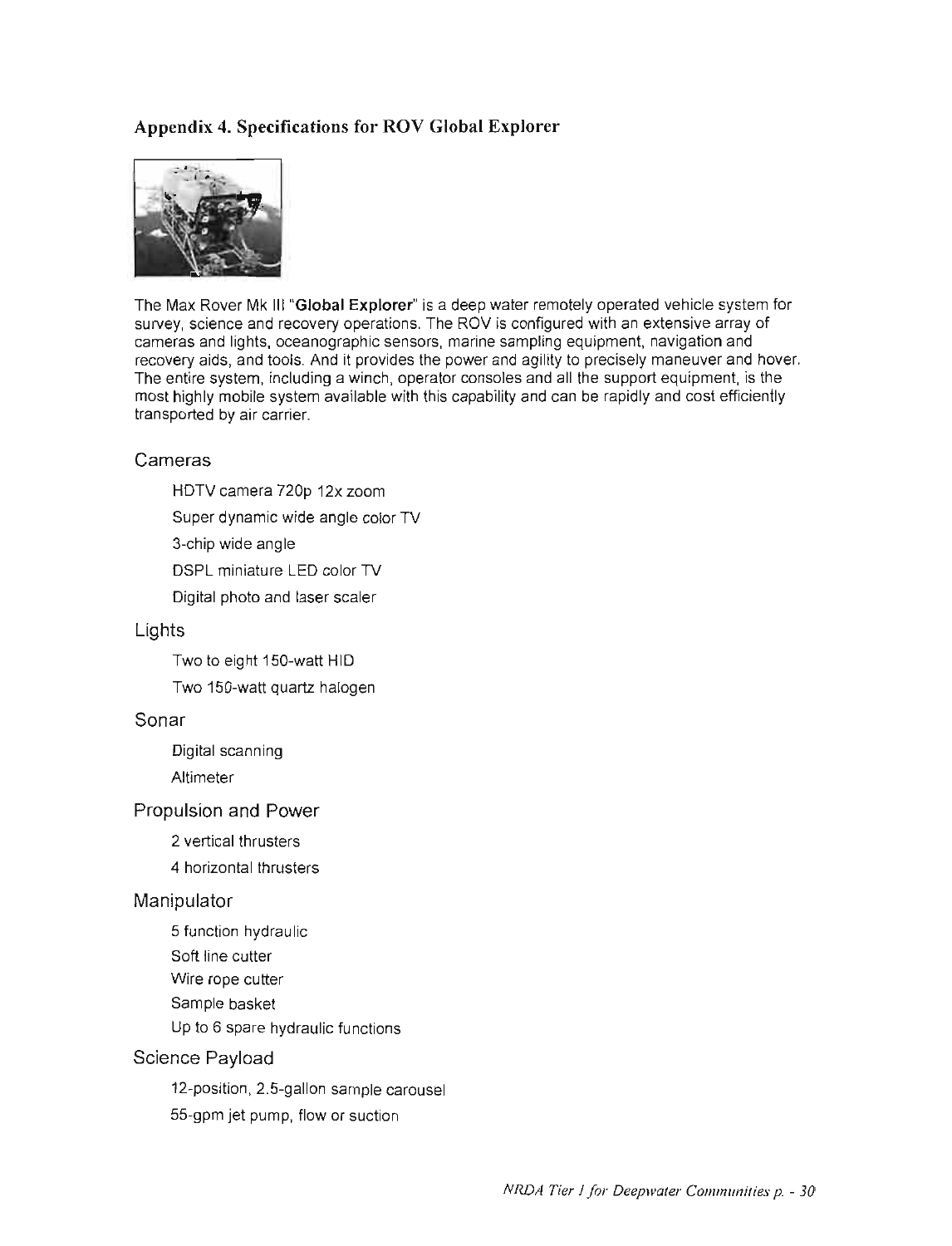- $c$  CTD
- <sup>G</sup> Radiation detector and other sensors

#### Winch and Cable

- **Winch drum 4,500 lb 60" I x 55" w x 44" h**
- ,~ Double armored fiber optics cable 7,500 Ibs 11,500'
- $\epsilon$  Slip ring with 4 power and 7 optical connections
- $\degree$  25-hp electro hydraulic drive
- $c<sub>c</sub>$  Overboard block

#### Consoles

- .) Pilot's console
- '.) HDTV console
- $\sim$  Sonar, manipulator and navigation console
- **Pilot's joystick control box**
- .] Manipulator control box

#### Navigation and Relocation Equipment

- $\epsilon$  Transponder with depth telemetry
- 13 Emergency locator pinger
- $\circ$  Flasher
- ," Trackpoint navigation system

Per a June 10, 2010 email from C Eban Franks (Deep Sea Systems, International)

We have a 14 foot ROV control console van, empty weight is about 1000 Ibs. 7 feet wide and 7 feet high, it fits inside a 20 or 40 footer for shipping. It has 3 consoles inside it for ROV, video and sampling controls. This van is usually put on deck, perhaps up on the 01 level or on the fantail toward the main lab entrance. If there is not sufficient room for the van on deck, we frequently take the consoles out and install them in a lab space that is convenient to the deck.

The dimensions on the 3 consoles are each about 79" high by 26" wide and 74" front to back. We need about 2 feet behind them to crawl around and make connections. I believe these are about 400 Ibs each.

One transformer is 26"by 23" by 26" weight about 300 Ibs.

There is a high power transformer that can be in the control van or in a dry lab space near the fantail deck. This weighs about 450 Ibs, is 26" by 34" by 50" high.

Power requirements:

for the winch: 3 phase, AC 440 volts to 480 volts - 25 Kw

ROV control consoles and transformers:

Single phase AC 240 or 440 to 480 volts - 15 Kw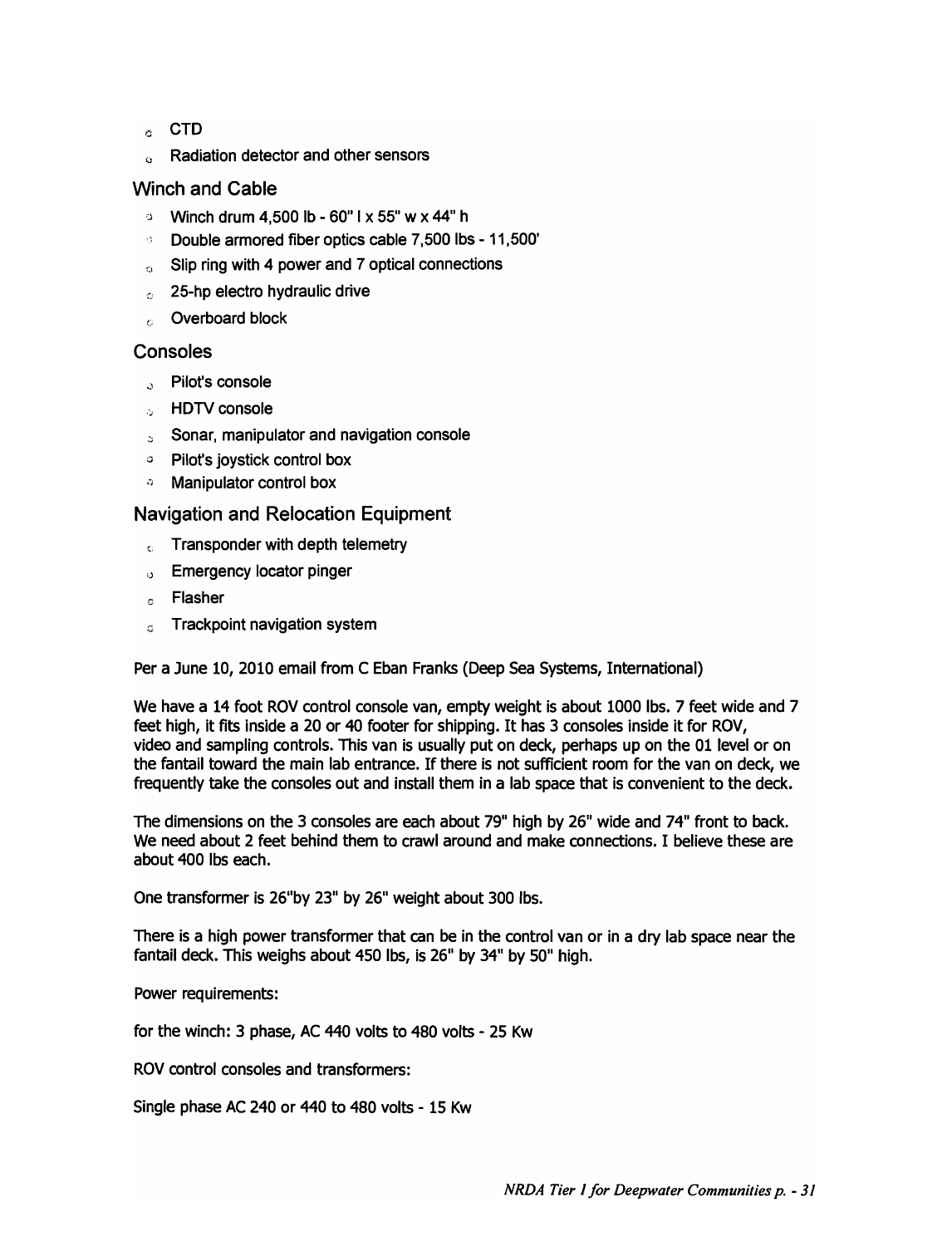#### ROV dimensions:

110" long by 48" wide by 64" tall- about 2200 to 3000 Ibs depending on which payload

Winch:

118" long by 65" wide by 72" high, need 3 foot operation area on all sides at least. Weight, about 12,000 Ibs. which includes the wire. Has its own hydraulics, control and level-wind.

Clump weight:

35" by 40" high, weight about 1000 Ibs.

There are 6 pallet boxes with spares, tools and equipment, about 600 to 800 lbs each.

So.. the total weight of the entire system is about 20,000 to 22,000 lbs.

Mike Randall of USGS is scaring up the USBL pole, it is 24 feet in length. Some work will be required to adapt it to the Foster. Mike is on it.

### Appendix 5. -QAP

#### Data Quality Objectives

The MC252 incident has the potential to injure deep coral reefs, and associated natural resources and services. The sampling program described in this document addresses the collection of the data and information relevant to characterize deep coral reefs physically, chemically, and biologically: (a) with previously-collected data, prior to potential contamination by MC252-related oil, (b) post-impact (if any), and (c) in reference areas.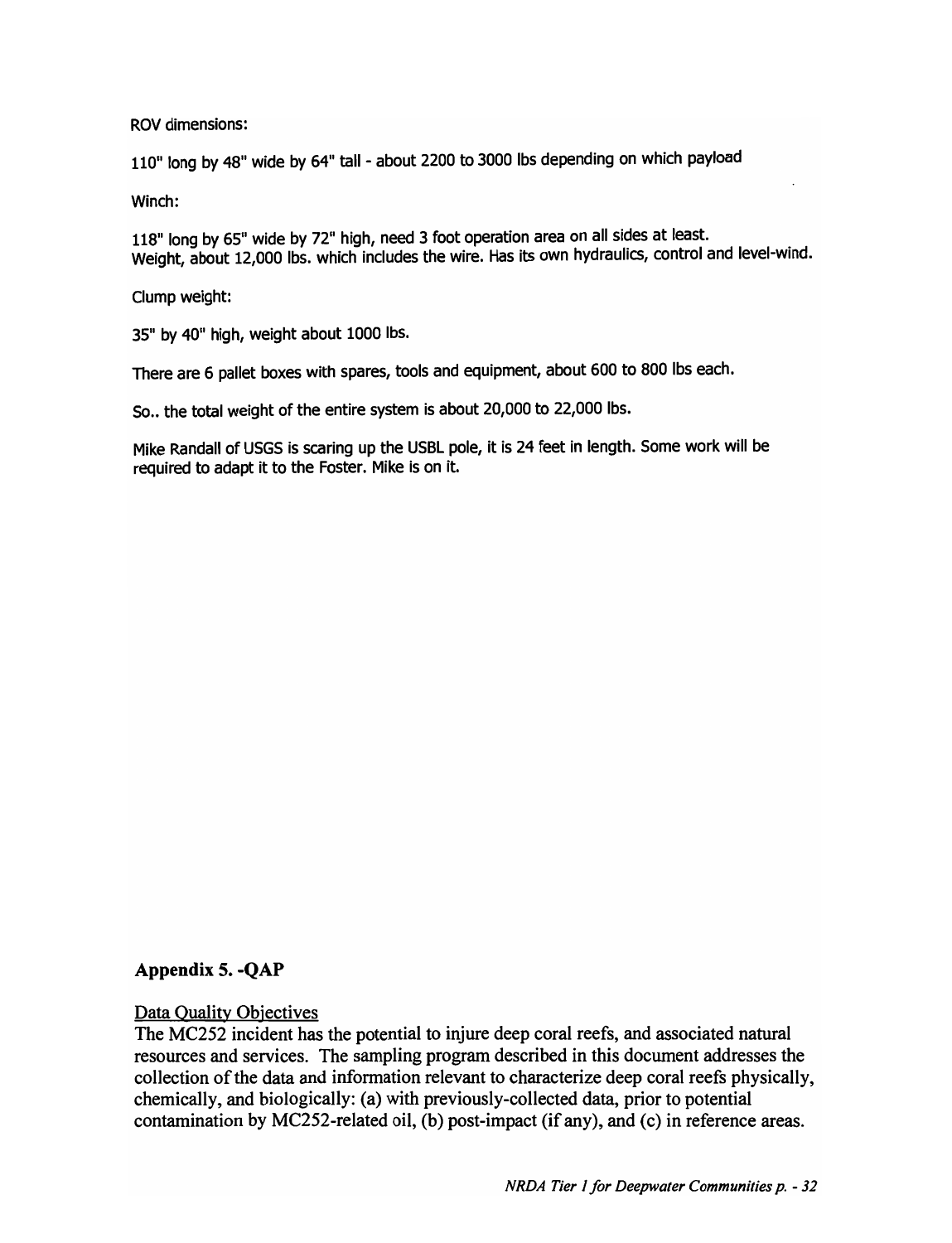The exact timing and locations of potential impacts from oiling or related activities remain uncertain. The geographical scope for sampling activities therefore also remains uncertain, but will be as comprehensive as possible. Specific sampling objectives include:

- Rapid SPMD deployment: deploy sampling gear to allow determination of presence/absence of oil
- ROV Cruise: Characterization, quantification, and determination of any oil related impacts

# Data Quality Indicators

Data developed in this study must meet acceptable standards of precision, accuracy, completeness, representativeness, comparability and sensitivity. Each of these data quality indicators, some of which are not readily quantifiable, is discussed below with specific reference to the current study.

Precision is defined as the level of agreement among repeated independent measurements of the same characteristics. Precision for this study is assessed in several ways: first, by the use of field duplicates for those data types that are amenable to duplicate measurements (e.g., samples collected for chemical analysis, and core samples collected for hydrocarbon analysis, and infaunal species diversity and abundance information). Precision in the context of laboratory analysis will be addressed in the Analytical Quality Assurance Plan (under development by NRDA; not as part of this Working Group).

Accuracy is defined as the agreement of a measure with its true value. Accuracy in the context of laboratory chemical analyses will be addressed in the Analytical Quality Assurance Plan (under development). Accuracy in species identification and in abundance measurements will be estimated by subjecting a proportion of samples (5%) to re-analysis by a second reviewer. Accuracy may also be evaluated, although more qualitatively, via comparison with results from prior studies in similar locations, if available.

Completeness is defined as the percentage of the planned samples actually evaluated and processed. Completeness can be evaluated for all components of this study. In particular, for all sites visited, it can be determined whether all specified measurements were recorded, and whether samples were acquired from all sites for which sampling was planned. Completeness can also be evaluated with respect to the proposed sampling strategy—e.g., taking three cores per site, or running a 3 minute transect. Note, however, that since the condition of the deep coral reefs is unknown, the conditions encountered may require changes in the sampling design. Also, work at depth is complex; equipment is prone to failure, and all sampling is subject to weather restrictions; thus not completing an ambitious sampling plan is not likely to be a sign of failure. Completeness in the context of the analytical chemistry measurements is addressed in the Analytical Quality Assurance Plan (under development).

Representativeness refers to the degree to which the data accurately reflect the broader community represented by the sampling effort. The careful selection of sites for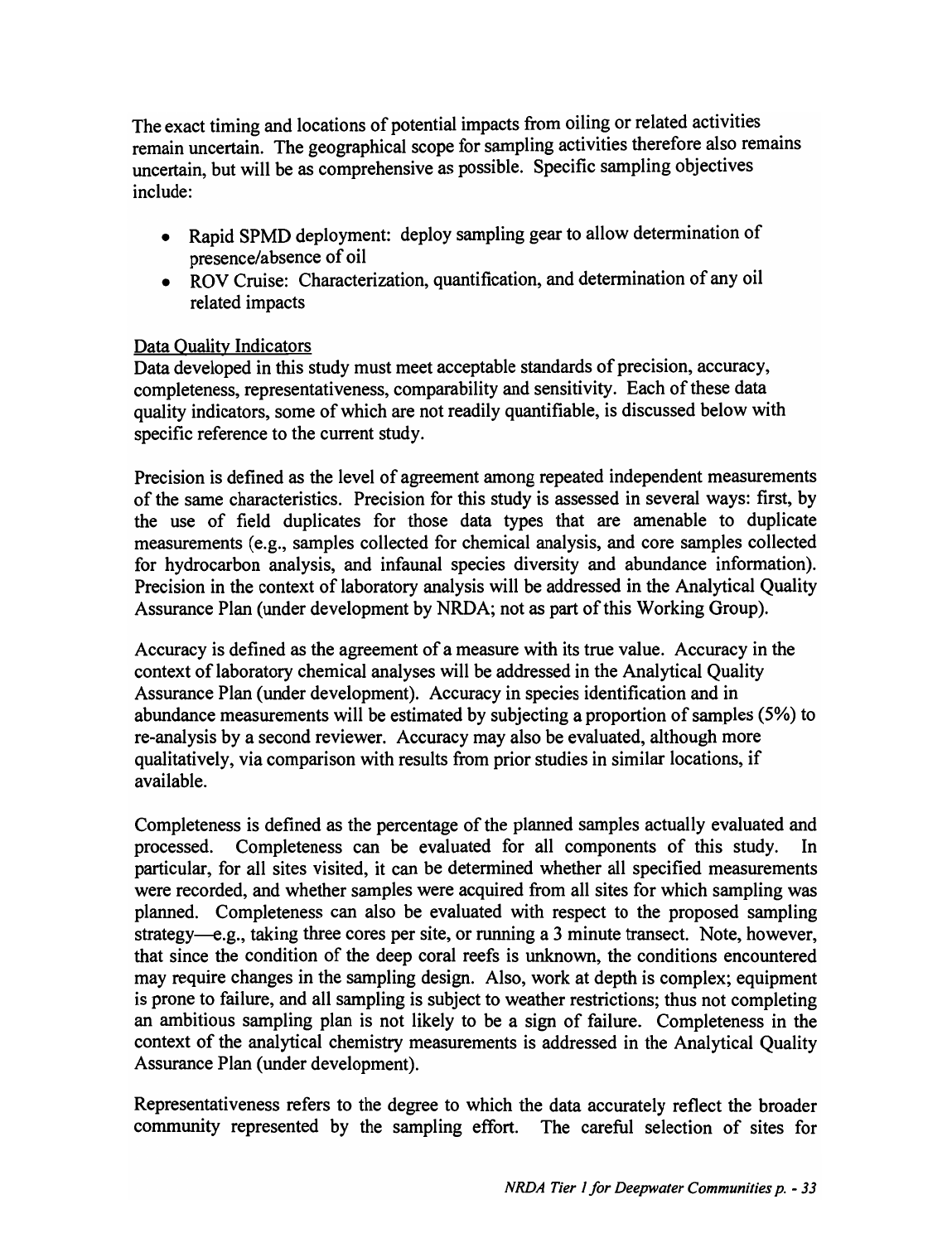evaluation, among all possible sites, and the positioning of specific sampling locations within sites, has been designed using statistical considerations intended to allow results to be representative. Representativeness also will be ensured by proper handling and storage of samples and analysis within accepted holding times so that the material analyzed reflects the material collected as accurately as possible.

Comparability expresses the confidence with which one data set can be compared to another. Comparability for this project will not be quantified, but will be addressed through the use of consistent field and laboratory methods.

Sensitivity, the ability of a measurement technique or instrument to operate at a level sufficient to measure the parameter of interest, is largely not applicable to the biological parameters. The detection limits for chemistry parameters are addressed in the Analytical Quality Assurance Plan (under development). These, in conjunction with the measured biological parameters, is expected to provide sufficient sensitivity for the purpose of providing insight into the potential for the measured contaminants to impact the deep coral reef community.

#### Project Management

Project organization, roles, and responsibilities help ensure that individuals are aware of specific areas of responsibility as well as internal lines of communication and authority. Overall authority for project management rests with the Trustee Council. The Trustee Council has divided its staff into a number of technical work groups (TWOs), which are overseeing the development of specific plans for the evaluation and generation of information of relevance for the ongoing natural resource damage assessment. The Trustees are currently engaged in a cooperative effort with BP, whose representatives are also participating in the TWOs.

Under the auspices of the TWOs, field teams are being organized to implement the plans developed by the TWOs. Field team members have partially overlapping and partially distinct areas of responsibility. All field team members are responsible for ensuring that they are adequately trained with respect to health and safety requirements, requirements relating to the implementation of study-specific data generation activities, and adherence to case-wide protocols on topics including (but not necessarily limited to) chain-ofcustody documentation, sample collection documentation, use of camera and OPS equipment, sample handling, packaging, and shipping requirements.

Designated field team leaders (Chief Scientists) have additional responsibilities, including overall responsibility for the activities of the field teams while they are deployed. Field team leaders have responsibility for communication with designated contacts on the status and safety of their teams. They are also responsible for ensuring the accuracy of information and the integrity of samples collected during field activities, and to make sure samples are appropriately handled and delivered, under chain-ofcustody, to designated locations where they will be temporarily stored prior to shipment to an appropriate laboratory. Field team leaders are also responsible for ensuring complete collection of all information, data, and samples. They have responsibility for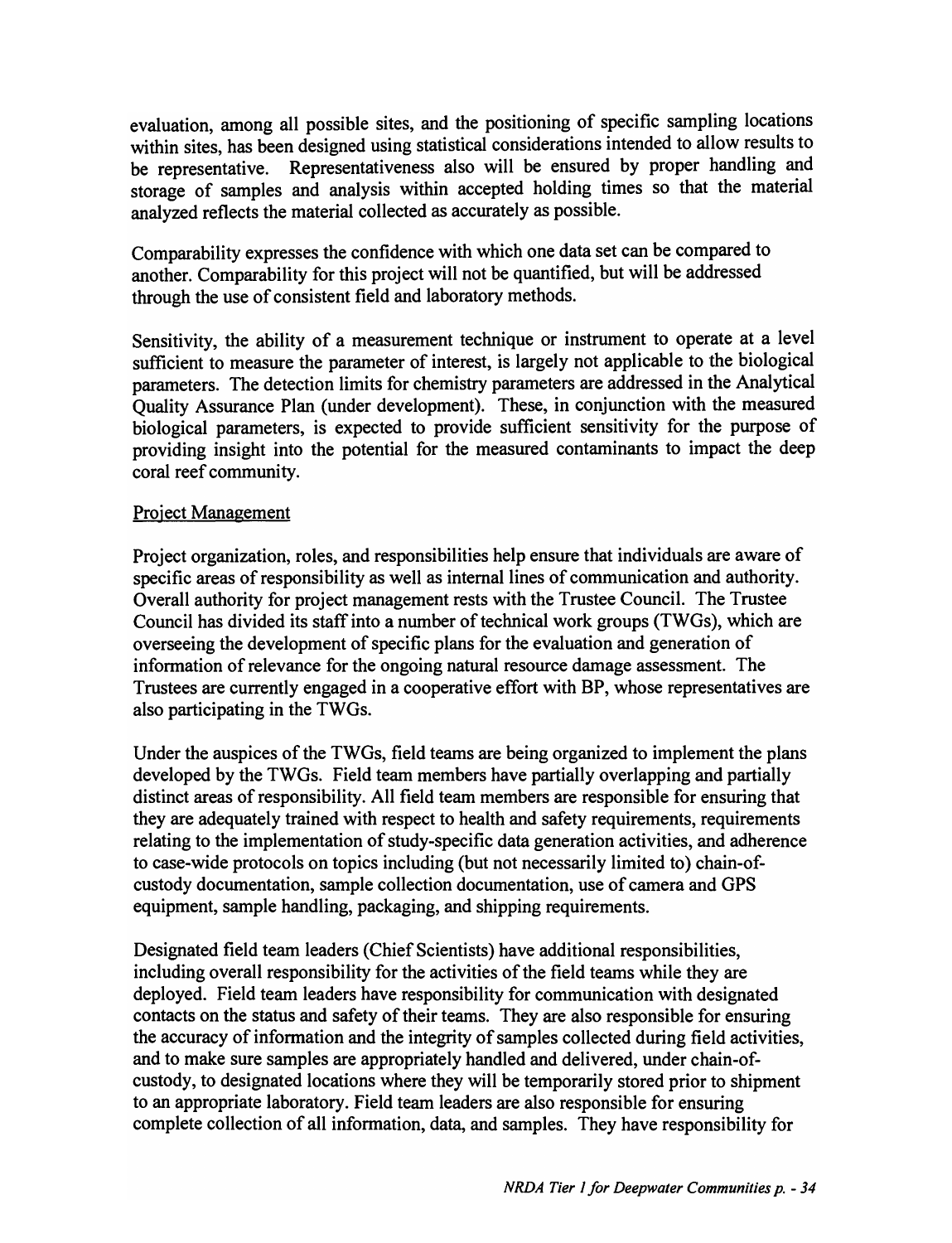enswing that electronic data (e.g., from cameras and GPS units) are appropriately archived and uploaded into Trustee databases, and that hard copy data are transcribed into case-wide databases.

The Trustees have also been assembling a quality assurance team, comprised of individuals who will have responsibility for various aspects of quality assurance for this NRDA including the effort described in this plan. Individuals from the QA team have been and will continue to serve in roles including but not necessarily limited to: development of the Analytical Quality Assurance Plan; reviewing/assisting TWGs with the development of project-specific QA plans; conducting audits and enswing implementation of QA plans; archiving samples, data, and all documentation supporting the data in a secure and accessible form; and reporting to the Trustee Council. Members of the QA team include Ms. Ann Bailey of EcoChem, Inc. and Mr. Charles Ramsey of EnviroStat, Inc.; the team may be expanded in the future.

### Data Generation and Acquisition

The SOPs included in this document, and included by reference, provide full details about how data will be generated, including sampling methods, sample handling, and chain-of-custody requirements. All data generated will be compiled in a GIS-compatible electronic database.

#### Assessment and Oversight

All field-collected information is recorded in forms kept in loose leaf notebooks and will be signed and dated. The Chief Scientist supervises day-to-day field investigations, including sample collection, field observations, and field measurements and generally is responsible for all field quality assurance procedures. The Data Manager, designated by the Chief Scientists, shall review all forms for accuracy prior to their submittal at the end of the field day. The field forms will be scanned and archived, and data from the forms will be entered into the case-wide database (in development).

If technically and logistically feasible<sup>1</sup>, during the course of the field work, an external audit will be conducted by a Trustee-designated member of the QA team to evaluate adherence to relevant protocols and ensure that procedures are in place for proper sample handling, processing, and documentation of results. Laboratory audits are also anticipated.

If, dwing the course of any field or laboratory audits, the QA auditor identifies deficiencies and other non-conforming conditions, the QA auditor or designee shall document these issues and shall formulate recommendations for corrective actions, which shall be communicated to the responsible team members, designated TWG representatives, and/or Trustee Council representatives.

### Data Validation and Usability

<sup>&</sup>lt;sup>1</sup> Feasibility may be limited by boat availability and capacity limits, response activity restrictions, or other factors.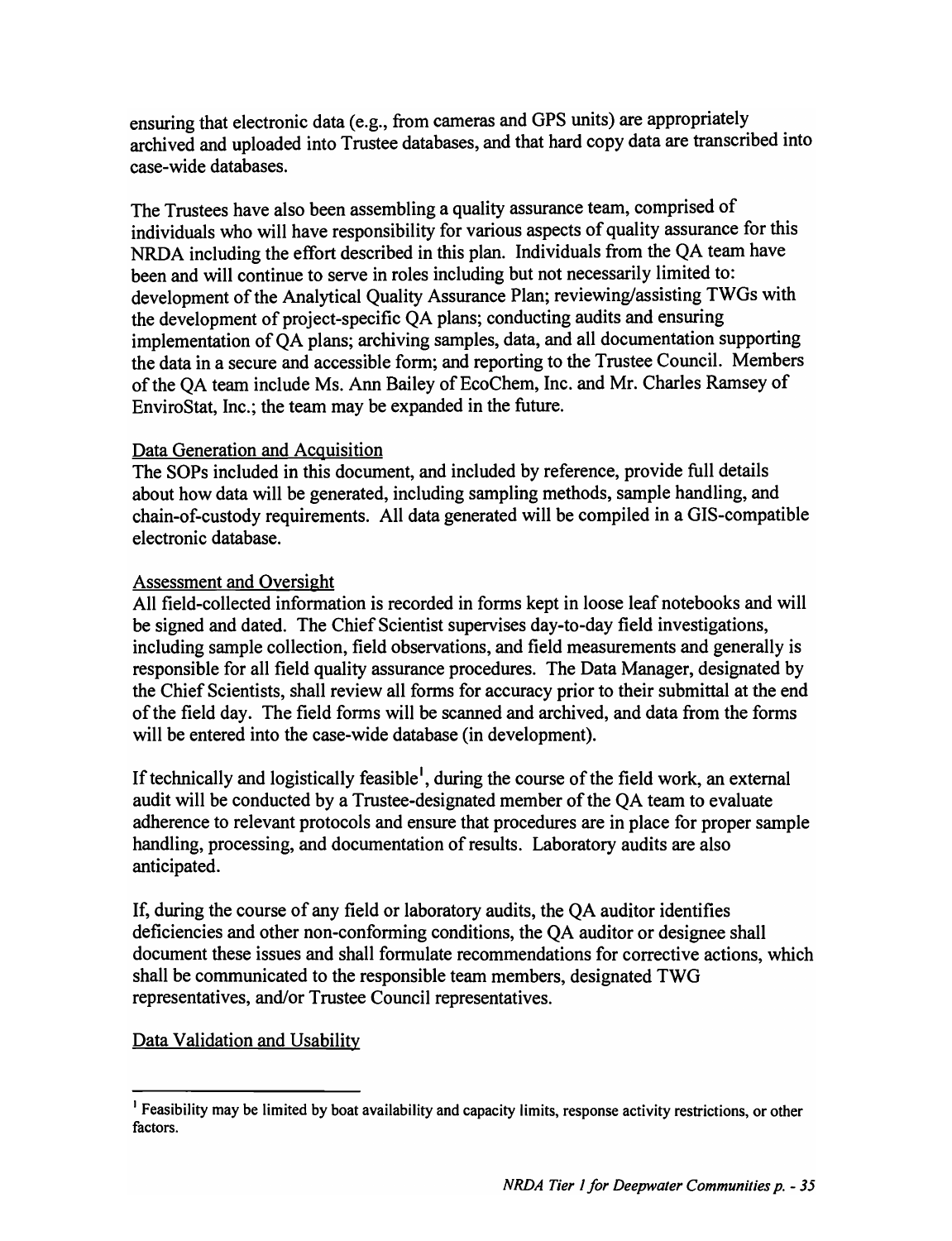All of the chemistry data will be subjected to formal data validation prior to use. The other data will also be evaluated to determine if they meet the performance criteria for measurement data that are described in this document. Any data that do not meet the performance criteria for measurement data will be flagged appropriately

The data generated in this study will be compiled in a GIS-compatible electronic database. The accuracy of data transcriptions will be evaluated by conducting checks of the data. This evaluation level will be increased if any errors are encountered during the initial evaluation of the data.